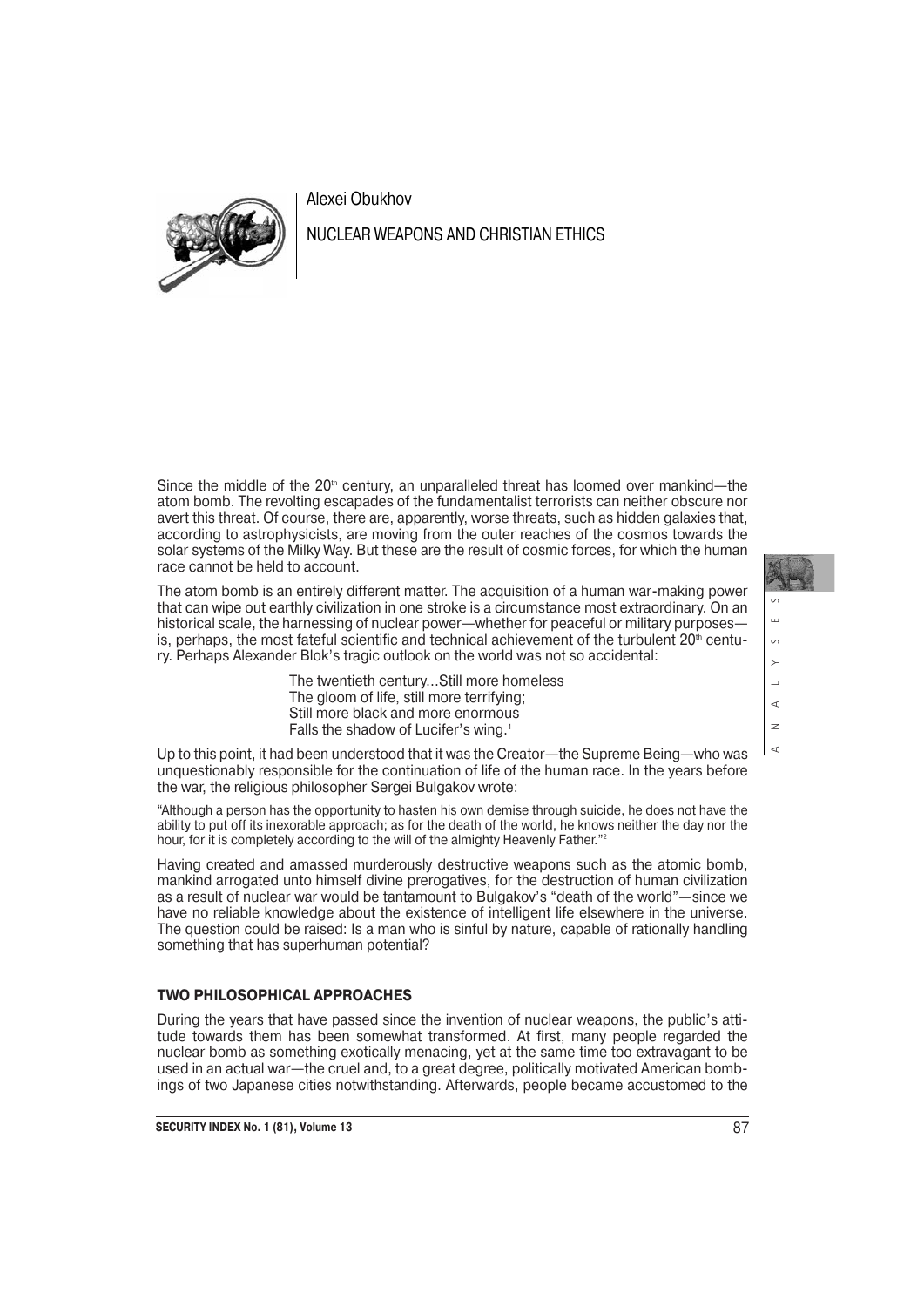nuclear bomb as an unavoidable element of the Cold War between the socialist bloc and the capitalist camp.

Against this background, two contrasting approaches to the nuclear problem emerged: that of the state-minded activists and that of the pacifists. On both sides of the political and ideologi cal front, state-minded activists supported and promoted the nuclear arms race in the interest of national defense. The pacifists, on the other hand, criticized the hydrogen bomb as a weapon of genocide and called for a ban on the use of nuclear weapons, an end to testing them, and, ultimately, nuclear disarmament.

Gradually, as high-ranking politicians became more convinced of the dangers posed by the uncontrolled accumulation of nuclear weapons, elements of the pacifist ideology penetrated the thinking of the state-minded activists as well. This motivated the main rivals in the "bipolar" standoff between the Soviet Union and the United States to begin negotiations aimed at limit ing and reducing their nuclear arsenals. The concept of nuclear non-proliferation was thus born, strengthened through an international treaty, and became an important instrument for promoting global stability.

Is the atom bomb something good or something evil? Should we celebrate its invention or should we mourn? Is it possible to form an unequivocal judgment on this matter?

Evidently, this issue cannot be resolved simply by voting. The result of such a referendum, say, among the residents of Hiroshima or Nagasaki would be predictable: it would be negative. This is confirmed by the ceremonies held every year in these cities to commemorate the victims of the dropping of the atomic bombs. Nuclear scientists, however, might see it differently, since they are not prepared to be indiscriminately included among those who visit evil upon human beings.

Not that long ago, Nikolai, the metropolitan of Nizhny Novgorod, found an unexpected facet of the whole nuclear issue when he made an observation about the results of the work done by researchers at the Arzamas-16 nuclear laboratory: "Perhaps it was the prayers of Father Seraphim that helped create the weapons that stood guard over Russia and for the well-being of which Saint Seraphim prayed by the stone in the Sarov Forest."3

There is much that is seductive in this argument. In a certain sense it follows the tendency to bol ster the authority of the Orthodox Church in Russia. All the same, the inclusion of this postscript referencing a popular saint in the state programs to develop and improve the Soviet Union's nuclear weapons unavoidably raises questions. Something in the depths of one's soul resists lending the aura of sainthood to the atomic bomb, the use of which would usher in Armageddon.

Atomic weapons gave rise to a host of problems in global politics. The moral and ethical con templation of the phenomenon of the atomic bomb does not allow for simplification. Here, reli giously partisan inflexibility interferes with objectivity.

American physicists, who worked on developing the atomic bomb at great personal sacrifice, at first focused on countering the nuclear ambitions of Hitler's Germany, which, fortunately, were never realized. Afterwards, the founding fathers of the United States' nuclear capability provided for the "deterrence" of Stalin's communism. In the Soviet Union, this American activ ity was perceived in a different light—as a challenge and direct threat to its security; hence, the corresponding motivation of Soviet scientists and weapons designers working at the secret Arzamas-16. Under conditions of extreme political confrontation, the boundary between "good" and "evil," where nuclear weapons were concerned, was interpreted in the United States and the Soviet Union from opposing positions. Simply put, a high moral and ethical pur pose was accorded only to the nuclear weapons of one's own nation, while the moral and eth ical symbolism served the interests of political propaganda.

Tense discussions about precisely which nuclear weapons—Soviet or American—were a neg ative influence on the global balance of power were conducted even at the diplomatic level. The following story comes to mind:

When U.S.-Soviet negotiations on nuclear and space-based weapons were renewed during the first half of 1985, the U.S. side tried to show that Soviet heavy ICBMs (a total of 3,000 nuclear warheads) represented a destabilizing element in the nuclear standoff and, conse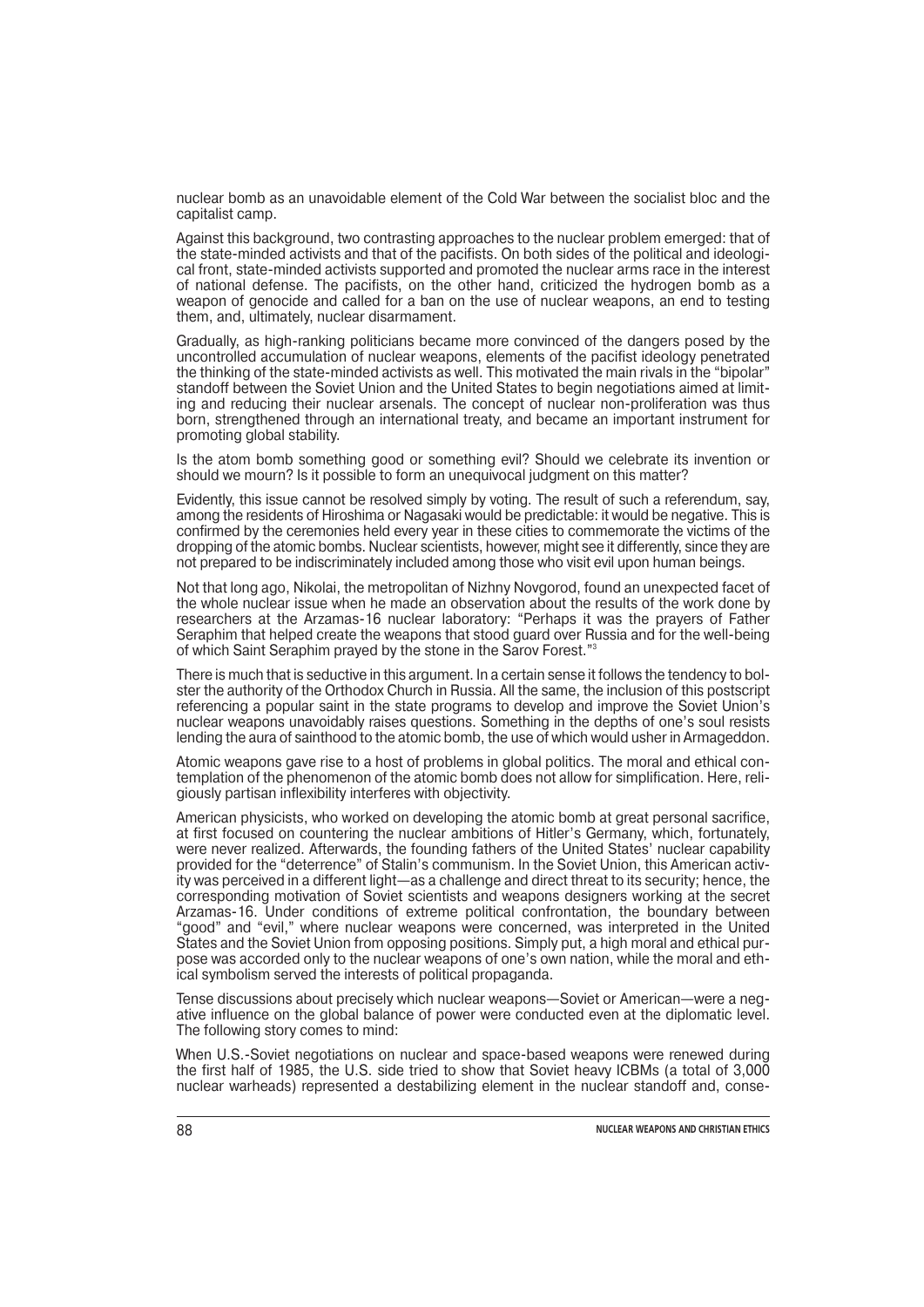quently, should be the first to be reduced. To counter this approach, the Soviet side called for a reduction that would take into consideration the long-established structures of the strategic nuclear forces (SNF) of the Soviet Union and the United States and would not make it neces sary to modify the weapons, given the immense additional expense that this would unavoidably entail. Claims regarding the supposedly destabilizing characteristics of the Soviet SNF were declined by the Soviet delegation.

Echoes of the negotiations' rhetoric reached journalists. A cartoon appeared in the U.S. newspa per *International Herald Tribune* depicting a U.S. *MX* ICBM and a Soviet *SS-18* heavy ICBM as two combatants squaring off. On the casing of the U.S. missile, along with its official designation, Peacekeeper, the cartoonist added an inscription saying that it was a noble, peaceful, and even god-fearing weapon. In contrast, the Soviet missile was characterized with particularly negative epithets: evil, aggressive, and inhuman. It's not without reason that its NATO classification is Satan.



A cartoon of the times, depicting "good" U.S. "Star Wars" fighters combating the Soviet "evil empire."

During an official UN event, when speaking with his American colleague Ambassador James Goodby, the author showed him a clipping of this cartoon to support his argument. I wanted to re-emphasize the point that one should not use national origin to discriminate between nuclear weapons systems that are comparable from the standpoint of their influence on the strategic situation. The U.S. representative, it seemed to me, recognized a subtle sense of humor in the cartoonist. The discussion surrounding the heavy ICBMs, however, would not subside for many years to come.

## **"EVIL IS GOOD"**

The nuclear bomb did not fall from the sky onto the head of a stunned human race—it was the product of a long race to acquire a superweapon. Politics—and the persistent tendency to resolve emerging international problems with the threat or actual use of force—encourages military and technological rivalry.

Violence and war have been a part of human society since prehistoric times. There was a time when it was fashionable to become caught up with calculating the relative periods of war and their absence in world history. It turns out that peace makes up a very small percentage of the total. In the final analysis, peace and war evidently have always existed side-by-side on planet Earth.

In one of his films, the brilliant filmmaker Stanley Kubrik masterfully depicts the evolution of the tools of armed conflict. Two groups of hairy prehistoric homo sapiens are making their way towards one another through a dense thicket of trees. In the clearing a fight between them breaks out over living space. The cavemen gleefully beat each other senseless or to death with whatever comes to hand. Only two combatants remain alive. One of them grabs a nearby white

 $\overline{11}$  $\sim$ 

 $\prec$  $\geq$ ∢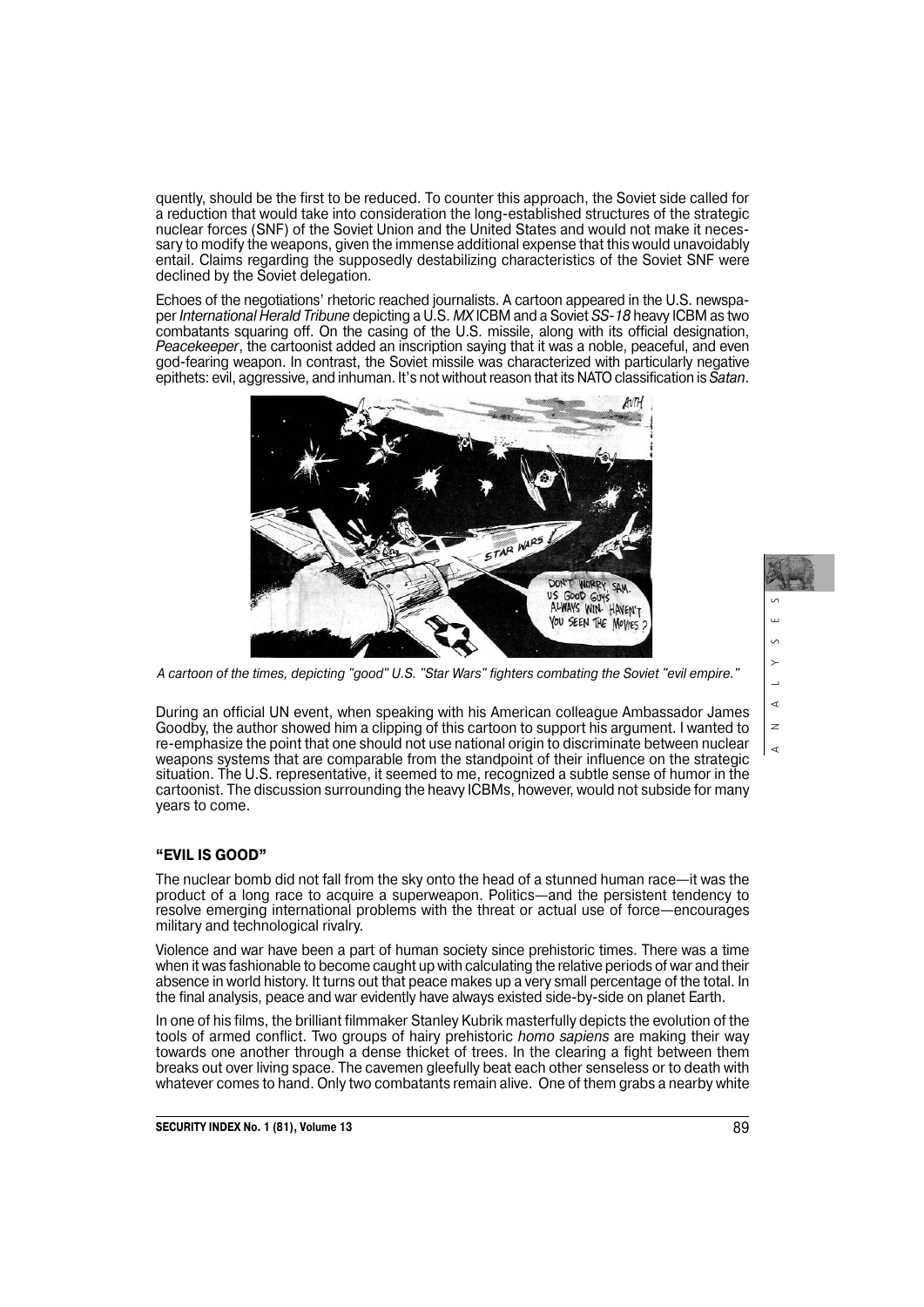shinbone—the leftovers of some previous battle—and inflicts the final blow. The victor falls on his back and, in a gesture of triumph, throws his weapon into the sky. Suddenly the bone, cir cling higher and higher like a bird into the blue sky, turns into a spaceship floating in orbit, as if it were something from "Star Wars."

Today, a number of countries possess weapons of unprecedented power. Mankind has acquired the ability to commit an act of self-annihilation. The worst, however, has not come to pass. Why so?

Proponents of an increase in nuclear might have an unequivocal answer: it is because the countries participating in the military standoff mutually deter one another via intimidation. The fear of the ultimate retaliation is what keeps both sides from resorting to nuclear aggression.

The primary moral deficiency of nuclear weapons—their excessive and indiscriminate destruc tive force—instills a terror that stupefies even the most cocksure of strategists. It turns out that the moral deficiency of nuclear weapons is not at all a vice, but rather a virtue, inasmuch as it prevents war from erupting. An evil beginning ends up turning into good.

The moral and ethical duality of the atomic bomb was noted at the dawn of the nuclear age by Reinhold Niebuhr, a prominent American theologian and political thinker:

"…the necessity of using the threat of atomic destruction as an instrument for the preservation of peace is a tragic element of our contemporary situation. Tragedy elicits admiration as well as pity because it combines nobility with quilt.'

Could the nuclear bomb be considered an eloquent expression of the contradictory and trag ic development of human civilization as a whole?

## **FROM THE PERSPECTIVE OF THE STATE-MINDED ACTIVISTS**

The Cold War, which broke out after the defeat of the Axis powers and which essentially repre sented a systemic, decades-long global crisis in international relations as a whole, was distin guished by an extraordinary increase in tensions in the global arena. This gave rise to acute crises and, occasionally, major wars on the Korean Peninsula, in Indochina, in the Middle East, over Berlin and Cuba, and so forth. The Cold War had numerous components. Its engine was, first and foremost, the political and ideological confrontation between socialism and capitalism.

In the Soviet Union, politicians were displeased by Winston Churchill's Iron Curtain speech that he gave in March 1946 in Fulton, Missouri, with the American president in attendance. It was not entirely clear from the speech of the British prime minister, who, specifically, had lowered the cur tain, but, from that moment on, cartoons depicting Churchill in the newspaper Pravda were of an exclusively hostile nature. The capitalist west was proclaimed to have "curtained off" the Soviet Union in an attempt to undermine the socialist order. The response of the Soviet leadership came during the 19<sup>th</sup> Party Congress (1952), at which Stalin declared that the West had thrown overboard the banner of bourgeois-democratic liberties. This was a severe condemnation.

The second, no less significant, component of the Cold War was the tense U.S.-Soviet compe tition to amass nuclear weapons. In 1945, neither the leadership of the United States, nor that of the Soviet Union, was inclined to contemplate the moral and ethical aspects of the atom bomb. Atomic weapons represented, above all, a new and inescapable dimension of power pol itics. Matters concerning these weapons were filed away under the heading of "national securi ty," and only a limited circle of highly trusted people had access to the information. Atomic pro grams were given the highest priority in both Moscow and Washington. Here, ethics were not a consideration—only politics. That's how the state-minded activists thought and acted.

Harry Truman, having assumed the U.S. presidency upon the death of Franklin Roosevelt in April 1945, and disturbed by the Soviet Union's growing international stature as a result of WWII and subsequent geopolitical shifts, was concerned less with the alliance than about con frontation with Moscow. Hence, the discussion that Truman initiated with Stalin at the Potsdam conference in the summer of 1945 in regard to American weaponry that had become unprece dented in its power as a result of the first test of an atom bomb at Alamogordo. The president sought to translate atomic might into the language of diplomatic pressure.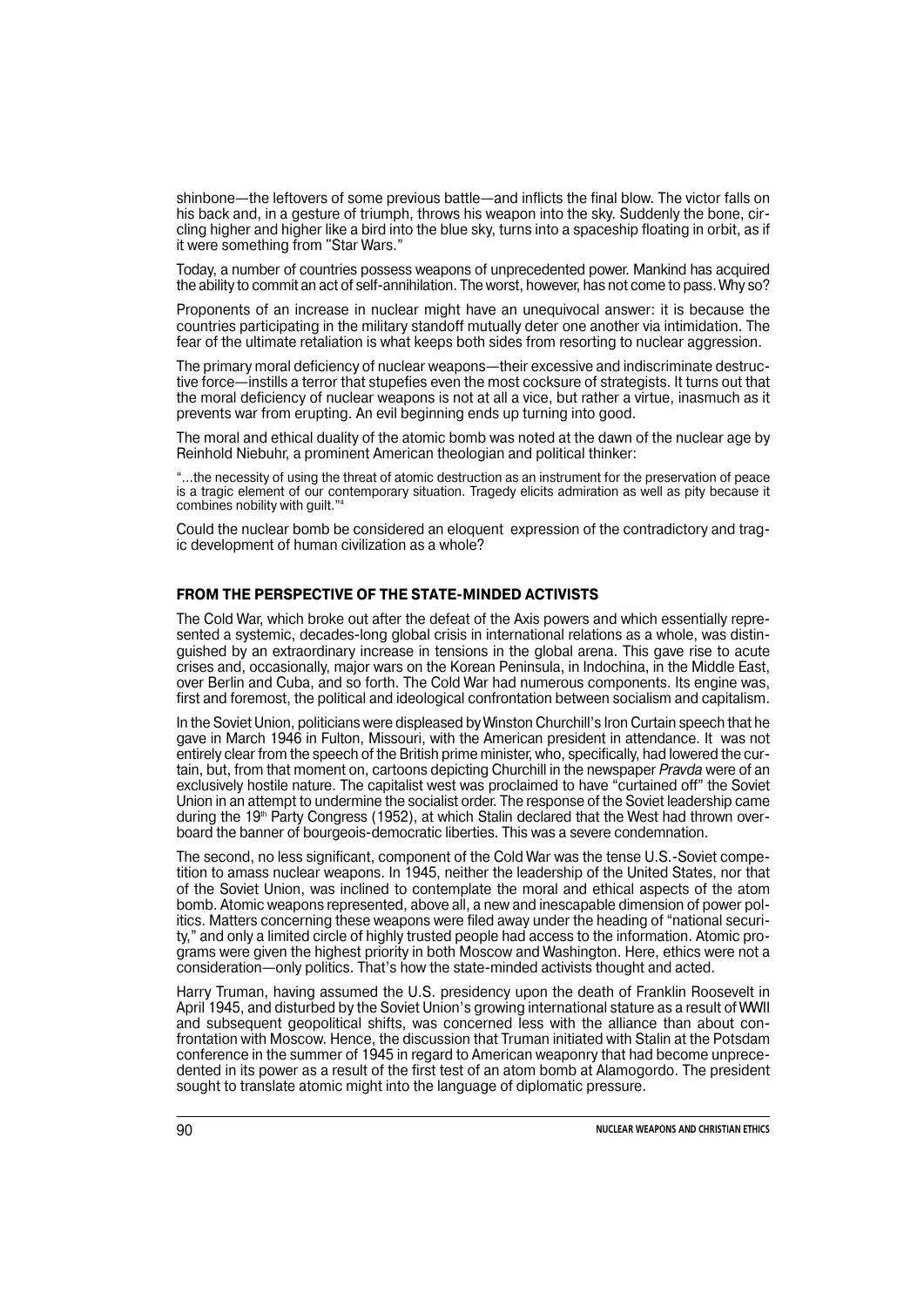At Potsdam, Stalin, who was warned in advanced by his intelligence services about the impending American test, did not appear to be alarmed. According to Georgi Zhukov, upon returning from a session at the conference, the following exchange occurred among the members of the Soviet delegation: "…Stalin told Molotov in my presence about a conversation he had with Truman. Molotov immediately replied: 'They upped their ante.' Stalin laughed and said: 'Let them. We should talk this over with Kurchatov about working faster.' I understood that he was talking about the atom bomb.'

Stalin did not leave any notes for posterity. His death was sudden. His views on the atomic bomb are only known from what was said by the people who knew him.

The former Soviet intelligence agent Pavel Sudoplatov tells about one noteworthy episode. At the end of 1945, a U.S. delegation headed by Secretary of State James Byrnes arrived in Moscow to participate in a session of the Council of Foreign Ministers. The delegation included James Conant, one of the heads of the American nuclear project, as well as Averell Harriman, the U.S. ambassador to Moscow. The American rep resentatives proposed to the Soviet side that they begin to cooperate in the area of atomic energy, and they also offered to share the secrets of the atomic bomb with the Soviets in exchange for a Soviet promise not to produce it. Essentially, this offer was in the spirit of the Baruch Plan that was subsequently put forward and which was rejected by Moscow as being designed to consolidate the American atomic monopoly.

Sudoplatov, who was officially presented to the Americans as Molotov's assistant, recalls: "...On the 22<sup>nd</sup> of December, at a dinner in honor of the American delegation at the Kremlin, an important conversation took place that I was privy to in my capacity as one of those who was transcribing this conversation in detail. Molotov, commenting on the remarks made by Byrnes and Conant about a possible schedule for transfer ring data about the U.S. atomic bomb to the Soviet Union, joked: 'Would you, by any chance, like to retrieve from your vest pocket the drawings of the atomic bomb that you brought with you to Moscow?'

Stalin abruptly cut Molotov off. Even I was astonished by his disrespect towards his comrade-in-arms in the presence of the Americans. I will always remember his words:

"Atomic energy and the atomic bomb—these belong to all mankind, they are not a topic for jokes. I pro pose a toast to the great American physicists who made this remarkable discovery."

Presumably, Stalin was just as distrustful of U.S. diplomacy. At that moment, however, he evi dently had not made up his mind about the conceptual principles that would later form the basis of the "Baruch Plan," and he considered it necessary first to clarify the substance of the American position. The atomic problem was too serious for hurried and superficial thinking. This is why Molotov's joke was neutralized.

Another eyewitness account of Stalin's views on nuclear weapons is provided by Milovan Djilas, who, in early 1948, was a guest at one of Stalin's traditional midnight dinners and recounts the following words of the supreme leader:

"Stalin was speaking about the atomic bomb: 'It is a powerful thing, pow-er-ful!' His words were full of admiration, which let everyone know that he would not rest until he also had this 'powerful thing.' He never mentioned, though, that he already had it, nor that the Soviet Union was already developing it.

In 1949, on the eve of the first Soviet atomic bomb test, Yuliy Khariton, one of the directors of the Arzamas-16 nuclear center, briefed Stalin about the progress that had been made. After his report, Stalin asked: "Would it be possible to build two bombs out of the same amount of plu tonium?" Khariton replied that this was impossible. As an experienced weapons specialist, Stalin would delve deep into details. Incidentally, the code for the first Soviet atomic bomb was RDS-1, or Stalin's Jet-Propulsion System-1. The second one (which was tested in 1951) was coded RDS-2. In the West, the Soviet bombs were dubbed Joe-1 and Joe-2.<sup>8</sup>

As is well known, at the dawn of the atomic era, the prominent Danish physicist Niels Bohr, and before him, the Englishman Ernest Reserford, expressed doubts as to whether mankind would ever be able to learn to master the energy of the atom. According to Bohr, in order to do so, the economy of an entire nation would have to be turned into a huge factory working exclusively to develop a bomb.

After 1945, however, due to political expediency, Washington and Moscow would not spare any resource to develop, perfect, and accumulate a nuclear and, subsequently, nuclear missile capability. Going down this road became something of a national idea (obsession) for both countries. Given the military and political confrontation, the concept of deterrence, which was enjoined to prevent nuclear conflict, intensified the nuclear rivalry. The arsenals of nuclear  $\overline{111}$  $\sim$  $\rightarrow$  $\mathcal{L}$  $\prec$  $\geq$ ∢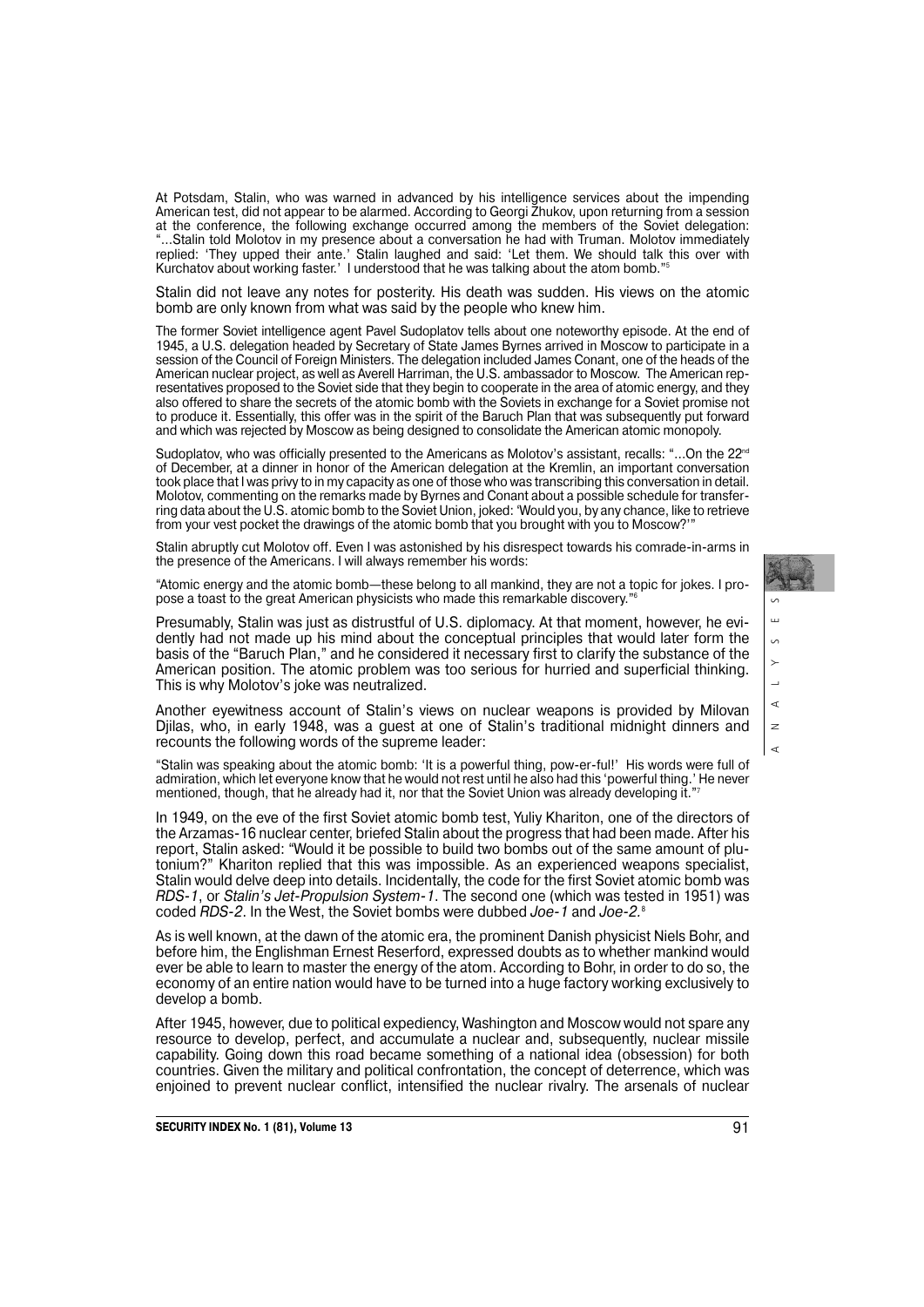warheads held by both superpowers numbered in the tens of thousands. Nuclear cataclysm was a very real threat hanging over the world. Herein lay the destructive logic of the Cold War, in accordance with which an instrument of deterrence was converted as a result of the unre strained race for military superiority into a weapon of nuclear holocaust.

A great deal of effort was spent preventing this slide and detouring world politics towards the limi tation and reduction of nuclear weapons. The most important impetus (as well as a consequence) of this change in direction was the weakening and, subsequently, the end of the Cold War.

## **TOWARDS A PRE-EMPTIVE STRIKE**

As has already been noted, another feature of Cold War politics, along with the nuclear arms race, was the irreconcilable ideological rivalry between the world of capitalism led by the United States and the world of socialism as it was personified by the Soviet Union and its allies. The Soviet leadership assumed that the outcome of WWII confirmed the historical principle according to which mankind would progress towards a communist order.

Already in retirement, Molotov, when speaking with Felix Chuyev about the mood of the Kremlin in the post-war period, noted:

"Stalin steered matters towards the death of imperialism and the ascension of communism… We needed peace, but according to American plans, two hundred of our cities were subject to simultaneous atomic bombardment. Stalin's thinking was as follows: 'World War I pulled one country out of capitalist slavery. World War II created a socialist system, and the third world war will put an end to imperialism forever."

For Molotov, the main point was the ideological principle, the vision of the historic perspective. But his thinking also implies, as far as one can tell, a victorious outcome for the forces of social ism in the impending nuclear conflict.

Two forces were colliding in the world arena: the American side, which placed its hopes in its monopoly of atomic weapons, and the Soviet side, with its huge conscript army that had demon strated its effectiveness in combat on the battlefields of WWII. Well-informed politicians were well aware that the time was near when the Soviet Union would have its own atomic weapons.

The combination of both factors—the political and ideological rivalry and the reliance on atom ic weapons—made the stand-off between the superpowers particularly explosive.

On the American side, a typical example of ideological intolerance reinforced by atomic ambi tions was James Burnham's book The Struggle for the World, which was published in 1947, not long after Churchill's "Iron Curtain" speech in Fulton. Burnham analyzed the world situation from two vantage points: from the angle of aspirations to global dominance (here, in his opin ion, there were two genuine contenders—the United States and the Soviet Union) and from the point of view of the role that atomic weapons would be able to play in global politics.

Burnham recognized that the atomic bomb represented a mortal threat to mankind. If it became acces sible to several nations, war with all its destructive consequences would be inevitable. In order to avoid this, according to Burnham, what is needed is a monopoly on the atomic bomb. Such a monopoly would become possible by establishing a global empire. If it is built by the Soviet Union (to confirm this possi bility, Burnham provides detailed diagrams that are intended to show the global scale of Soviet expan sionism), then a totalitarian order will emerge. If, however, the United States ends up heading the empire, then it will be about the triumph of democracy.

Burnham demanded that Washington stop vacillating in its foreign policy between isolationism and the appeasement of communism. The doctrine of non-interference in the internal affairs of other nations should also be rejected.

If the Soviet Union obtains atomic weapons, it will deploy them and win victory, warned Burnham. If the United States, however, would stop its foot-dragging and inflict pre-emptive atomic strikes, victory would be theirs. Burnham wrote: "Let us suppose… that when the war begins the Soviet Union does not yet have atomic weapons. Then, of course, there will be no immediate retaliation to the initial mass atomic attack by the United States. This means that the first stage of the war will be a gigantic victory for the United States."<sup>10</sup>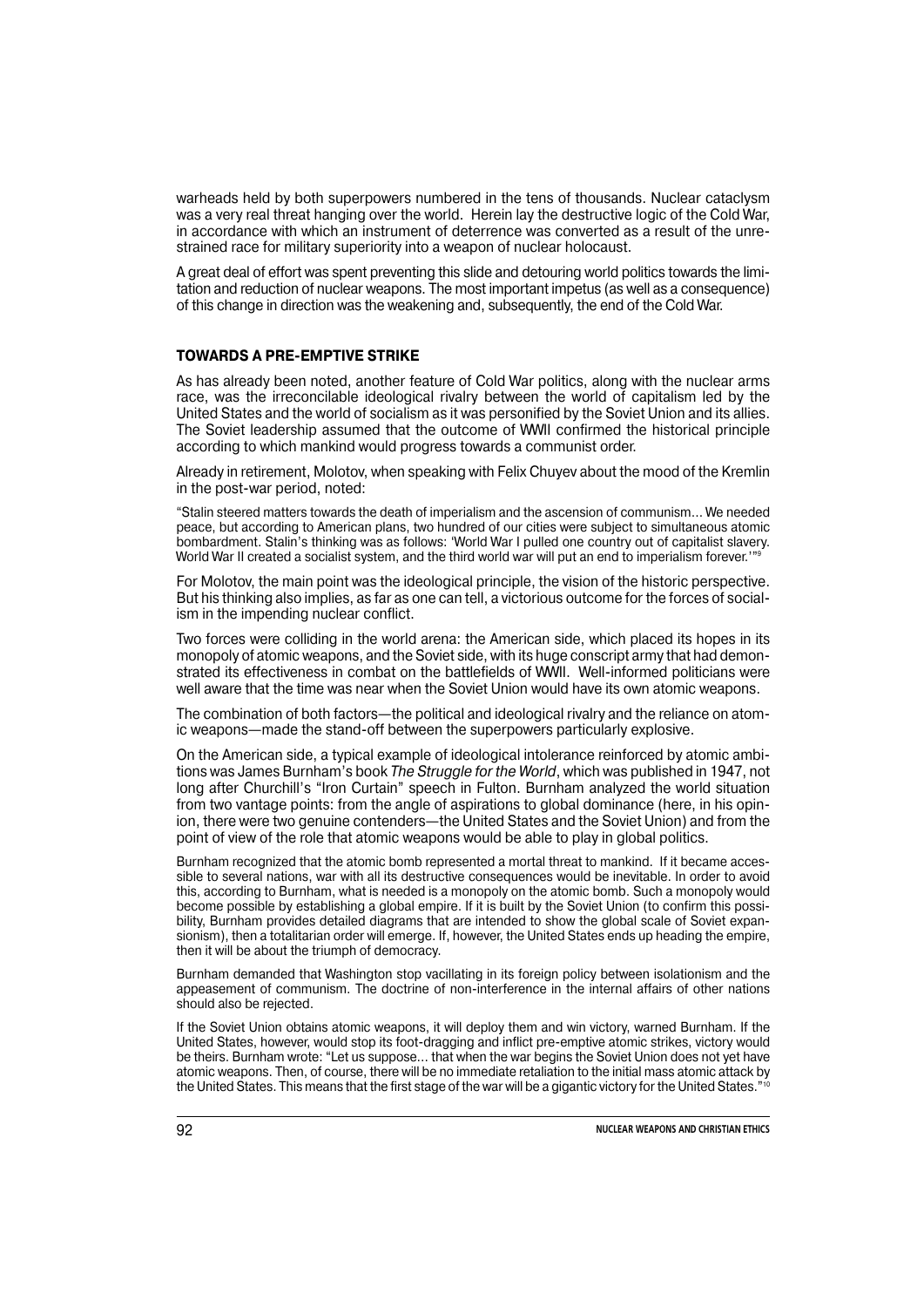The overall conclusion of Burnham's book was as follows: "The reality is that the only alterna tive to the communist World Empire is an American Empire which will be, if not literally world wide in formal boundaries, capable of exercising decisive world control."<sup>11</sup>

Plans for pre-emptive war put forward by Burnham and other American ideologues remained unneeded. Sober-minded politicians in Washington could not fail to take into account that the United States did not have enough war matériel to guarantee that, even with a nuclear monop oly, it could inflict damage on the Soviet Union with impunity. If it started a war, it could lose Western Europe. Then, in August of 1949, the atom bomb appeared in the Soviet arsenal. The KB-11 design bureau at Arzamas-16 had caught up to the Manhattan Project on which scien tists at Los Alamos were working.

## **A TERRIBLE SIN**

Another influential school of American political thought put forward recommendations that essen tially rejected the dangerous radicalism of the adherents of the pre-emptive use of atomic weapons. To a great degree, this was the tone of George Kennan's article "The Sources of Soviet Conduct," which appeared under the pseudonym "X" in the July 1947 issue of Foreign Affairs. In it, Kennan proposes focusing on the containment of communism through primarily political means.

In his memoirs, Kennan characterized the confused state of mind among politicians in Washington in the early post-war years as follows:

"At that time, it was almost impossible to see how Europe could be saved. We were still caught in the fate ful confusion…. The economic plight of the continent was rapidly revealing itself as far worse than any one had dreamed, and was steadily deteriorating. Congress was in an ugly frame of mind, convinced that all foreign aid was "operation rathole." The Communists were at the throat of France. A pall of fear, of bewilderment, of discouragement, hung over the continent and paralyzed all constructive activity. Molotov sat adamant at the Moscow council table, because he saw no reason to pay us a price for things which he thought were bound to drop into his lap, like ripe fruits, through the natural course of events."

While sharing Burnham's displeasure towards "soft-headed liberals," who were inclined towards the "appeasement" of communism, Kennan nevertheless rejected the argument that the Soviet Union was willing to wage war. In his unsent letter to Walter Lippman (1948), he stressed:

"The Russians don't want to invade anyone. It is not in their tradition. They tried it once in Finland and got their fingers burned. They don't want war of any kind. Above all, they don't want the open responsibility that official invasion brings with it. They far prefer to do the job politically with stooge forces."<sup>13</sup>

Given these premises, Kennan explains the meaning of his anonymous article, which ushered in an era in Washington politics:

"In writing the X-Article, I had in mind…. …the fact that many people, seeing that these concessions had been unsuccessful and that we had been unable to agree with the Soviet leaders on the postwar order of Europe and Asia, were falling into despair and jumping to the panicky conclusion that this spelled the inevitability of a eventual war between the Soviet Union and the United States.

It was this last conclusion that I was attempting, in the X-Article, to dispute. (…) …I saw no necessity of a Soviet-American war…. There was, I thought, another way of handling this problem…. This was simply to cease at that point making fatuous unilateral concessions to the Kremlin, to do what we could to inspire and support resistance elsewhere to its efforts to expand the area of its dominant political influence, and to wait for the internal weakness of Soviet power, combined with frustration in the external field, to mod erate Soviet ambitions and behavior. The Soviet leaders, formidable as they were, were not supermen. Like all rulers of all great countries, they had their internal contradictions and dilemmas to deal with. Stand up to them, I urged, manfully but not aggressively, and give the hand of time a chance to work.

This is all that the X-article was meant to convey."14

Thus, Kennan advocated a firm policy of containment of communist expansionism. The U.S. Marshall Plan, which provided financial help to rebuild the economies of Western Europe, and the establishment of the North Atlantic Treaty Organization in 1949, can be considered a prac tical expression of that policy. At the same time, however, he was not one to toy with the atom ic bomb in a threatening manner. Kennan did not advocate moving away from the perspective  $\overline{111}$  $\sim$ 

 $\mathcal{L}$  $\prec$  $\geq$ ∢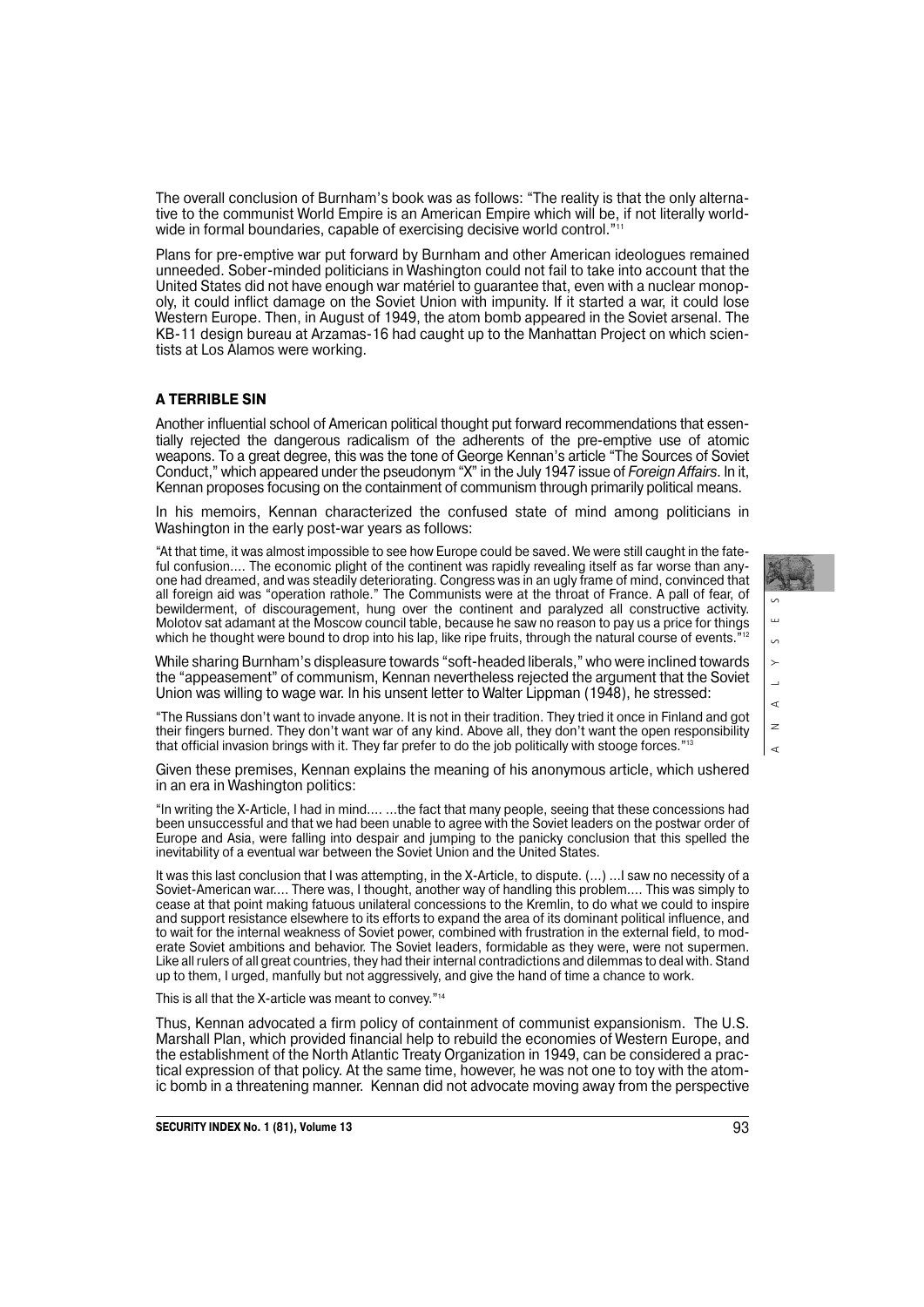of a sharp rivalry between capitalism and socialism, but he was categorically against provok ing a military confrontation between the two systems, especially using atomic weapons.

In the years to come Kennan continued to remain faithful to this far from inconsequential atti tude of his towards the atomic factor in foreign policy.

Kennan was not alone in his beliefs. In early 1952, at the height of the war on the Korean Peninsula, the influential thinker Reinhard Niebuhr, while heaping criticism on communist ide ology and the Soviet regime that America was confronting, and worried about the turbulent political movements in Asia, also warned against relying on military, economic, and technolog ical superiority as a means of altering the course of history.

With obvious sympathy, Niebuhr concurred with the apprehensions towards U.S. foreign poli cy that had become widespread in Western Europe:

"The fact that the European nations, more accustomed to the tragic vicissitudes of history, still have a measure of misgiving about our leadership in the world community is due to their fear that our 'techno cratic' tendency to equate the mastery of nature with the mastery of history could tempt us to lose patience with the tortuous course of history. We might be driven to hysteria by its inevitable frustrations. We might be tempted to bring the whole of modern history to a tragic conclusion by one final and mighty effort to overcome its frustrations. The political term for such an effort is "preventive war." It is not an immediate temptation; but it could become so in the next decade or so."15

Like Kennan, Niebuhr advised American leaders not to lose their heads and to wait out the "long run" of history while taking such measures as are necessary to combat the more imme diate perils.16 The United States, according to Niebuhr, "should be ready to engage in a patient chess game with the recalcitrant forces of historic destiny."<sup>17</sup>

Thus, Niebuhr, in contrast to Burnham, warned against unleashing a pre-emptive war against the Soviet Union. The American theologian, incidentally, captured the moral ambivalence towards nuclear weapons. Niebuhr wrote that a nation such as the United States:

"…finds itself the custodian of the ultimate weapon which perfectly embodies and symbolizes the moral ambiguity of physical warfare. We could not disavow the possible use of the weapon, partly because no imperiled nation is morally able to dispense with weapons which might insure its survival. All nations, unlike some individuals, lack the capacity to prefer a noble death to a morally ambiguous survival. (…) Yet, if we should use it, we shall cover ourselves with a terrible guilt. We might insure our survival in a world in which it might be better not to be alive."18

# **DOUBTS IN SCIENTIFIC CIRCLES**

Doubts about the moral and ethical legitimacy of atomic weapons as a means to achieve polit ical ends began rather early to worm its way into the souls of American theoretical physicists.

At first, everything in this regard had been going smoothly—working in the atomic field to over take Nazi Germany did not raise any concerns. The very idea of the potential for an atomic monopoly in Hitler's hands spurred a redoubling of efforts. The situation began to change when the possibility of using the atomic bomb against Japan surfaced.

In the summer of 1945, while employed by the Los Alamos laboratory, Edward Teller, at the behest of Leo Szilard (who at that time was working at the University of Chicago), attempted to organize a petition of scientists to call upon the Truman administration to reject the notion of bombing Japanese cities, citing humanitarian considerations and the lack of an obvious mili tary necessity. When the head of the Manhattan Project, Robert Oppenheimer, found out the nature of the document that Szilard was behind, he strongly resisted the initiative, indicating that the issues surrounding the use of nuclear weapons had to be decided exclusively by politi cians, who have the trust of voters and who, in their actions, rely on being well-informed about the numerous factors inaccessible to the general public. Teller backed down, acknowledging the cogency of Oppenheimer's arguments.

The doubts were revived when information about the aftermath of the bombing of Hiroshima on August 6, 1945, reached Los Alamos. Teller recalls: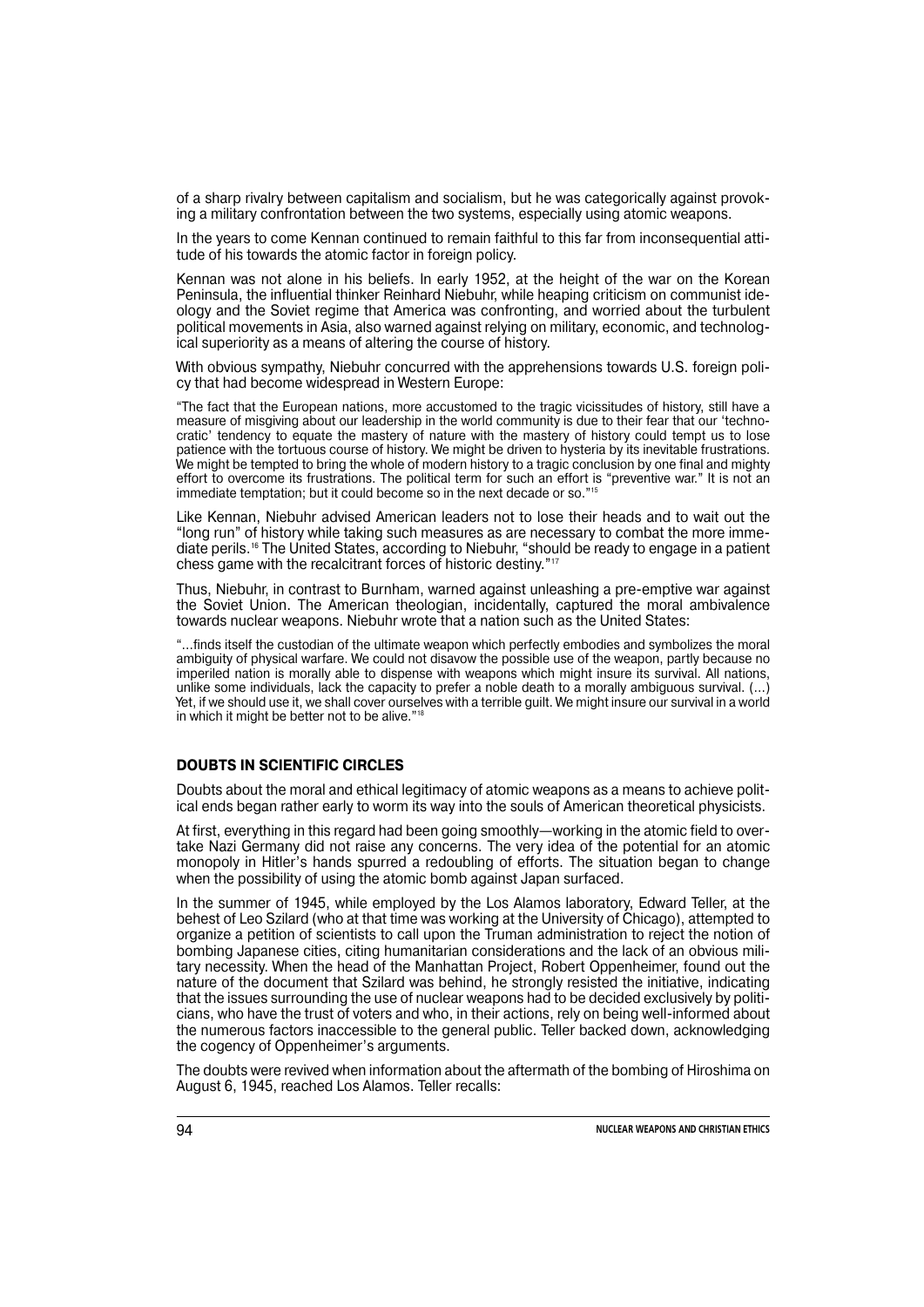"The colloquium that week was a viewing of the early pictures showing the destruction of Hiroshima. I remembered Szilard's suggestions; the scenes were particularly troubling and I wondered whether such devastation had been necessary. Then, just three days later, on August 9, 1945, the plutonium bomb was dropped on Nagasaki. I remember telling Laura Fermi, 'If this goes on, I want to leave.' But then, on August 14, the big news arrived: Japan had surrendered! The war was over. Celebrations, elation, and relief continued until late in the night. And I was fully as glad as everyone else. But I continued to regret that the bomb had not been demonstrated."19

In Teller's opinion, a nighttime explosion at a height of 10 kilometers over Tokyo Bay would have been sufficient to induce the requisite psychological effect, convincing the Japanese of the futility of resistance while, at the same time, sparing an inordinate number of victims. During the late 1940s and early 1950s, the work that had begun in earnest to develop the hydrogen bomb provoked a new round of discussion in the United States with respect to the moral legitimacy of nuclear weapons. Teller and several other prominent American scientists had no reservations about the issue. No restraint on the part of the United States in this, they believed, would stop corresponding Soviet programs. Moreover, the United States could not allow itself to fall behind militarily without risking its national security interests.

There was, however, discord over this approach. Hans Bethe managed to avoid moving to Los Alamos to take part in the work on the hydrogen bomb. A secret report of the General Advisory Committee, signed by James Conant and Robert Oppenheimer, among others (although not by Glenn Seaborg, who adhered to a different point of view), contained a warning against developing the hydrogen bomb in view of its "limitless destructive power and the danger that it might become a 'weapon of genocide.'" A separate report signed by Enrico Fermi and Isidore Rabi laid out similar views.<sup>20</sup>

In March 1950, Albert Einstein expressed the anxiety of this group of scientists in an article entitled "Arms Can Bring No Security":

"The armament race between the United States and the Soviet Union, originally supposed to be a pre ventive measure, assumes a hysterical character. On both sides, the means to mass destruction are per fected with feverish haste behind the respective walls of secrecy. The H-bomb appears on the public hori zon as a probably attainable goal. Its accelerated development has been solemnly proclaimed by the President. If successful, radioactive poisoning of the atmosphere, and hence annihilation of any life on earth, has been brought within the range of technical possibilities. The ghostlike character of this devel opment lies in its apparently compulsory trend. Every step appears as the unavoidable consequence of the preceding one. In the end, there beckons more and more clearly general annihilation."<sup>2</sup>

Essentially the same doubts roiled the minds of leading Soviet physicists.

In 1955, after the first comprehensive test of a Soviet hydrogen bomb, the leaders of the atomic project academicians Kurchatov, Alikhanov, Aleksandrov, and Vinogradov—sent a letter to the party leadership saying that, with the development of superweapons, a world war becomes impossible. It would lead to the destruction of mankind and, therefore, a new kind of international politics was necessary. Malenkov sup ported this pacifist letter, while Khrushchev took advantage of his party comrade's political shortsighted ness to overthrow him.<sup>22</sup>

The introduction of pacifist or, better to say, common sense perceptions into the realm of the state-minded activists did not always go smoothly. A typical episode is provided by academi cian Andrei Sakharov in his memoirs. After the aforementioned successful test of a hydrogen bomb at the Semipalatinsk Test Site in November 1955, the participants of that event were invited to a reception with the inner circle of Marshal M. I. Nedelin, the Commander in Chief of the Rocket Forces. Sakharov recalls:

Nedelin nodded to me, inviting me to propose the first toast. Glass in hand, I rose and said something like: "May all our devices explode as successfully as today's, but always over test sites and never over cities."

The table fell silent, as if I had said something improper. Everyone froze. Nedelin smirked and he, too, arose glass in hand and said:

"Allow me to tell a parable. An old man wearing only a shirt is praying before a lit icon: 'Guide and harden me, guide and harden me.' His old wife, who is lying on the stove, can be heard to say: 'Just pray to be hard, old man, I can guide it in myself.' Let's drink to getting hard.

ANALYSES

 $\mathbf{r}$  $\prec$  $\overline{z}$ ∢

 $\overline{111}$  $\sim$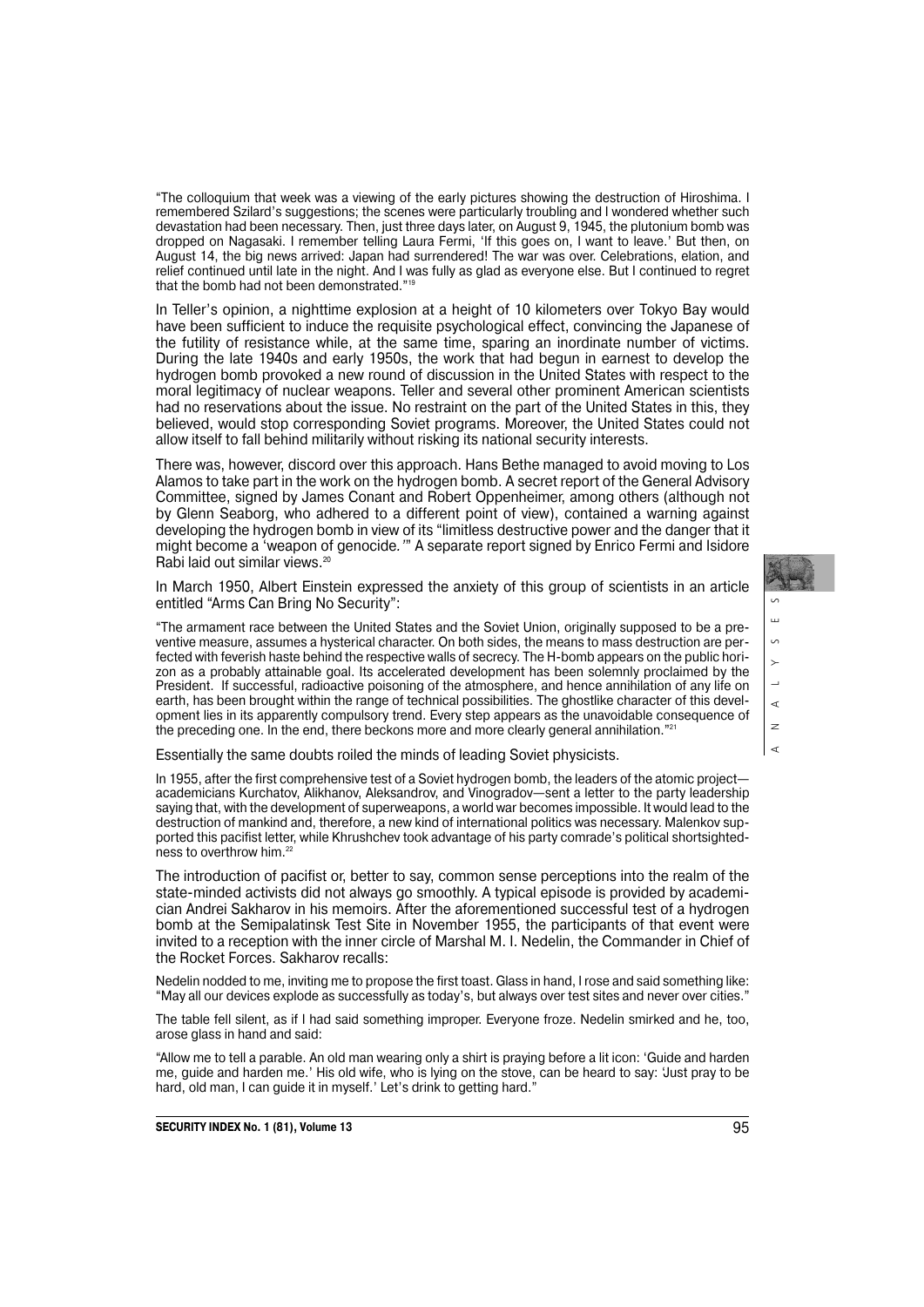The Marshal's parable was not meant to be a joke. Nedelin considered it necessary to rebut my unseem ly pacifist sentiment and to put me and anyone else who might be thinking along the same lines in our place. The point of his story (half lewd, half blasphemous, which made it even more unpleasant) was clear to me and everyone else. We—the inventors, scientists, engineers, and craftsmen—had made a terrible weapon, the most terrible weapon in human history; but its use would lie entirely outside our control. The decisions—'the guiding,' in the words of the parable—would be made by them—those who were at the top, the top of the Party and military hierarchy.<sup>23</sup>

The situation was practically identical to the argument between Teller and Oppenheimer at Los Alamos in 1945, with Nedelin playing the role of Oppenheimer.

Global public opinion did not remain indifferent to the militarization of international politics and the increasing nuclear danger, setting in motion a broad movement for peace. Together with leading scientists, politicians, artists, and social activists, representatives from churches of various denominations played a highly visible role in this movement.

In concert with this initiative, Soviet diplomacy started campaigning for a multilateral agree ment that would lead to the incremental banning and destruction of nuclear weapons under international supervision.

Within the context of the Cold War, these proposals seemed propagandistic to many. It is pos sible that, to a certain extent, they were, but at the same time, this was propaganda that was for peace and against nuclear war and nuclear blackmail. It played a positive role by showing that the threat of nuclear war could be categorically eliminated only with the complete and total destruction of nuclear arsenals.

It became necessary, however, to further escalate the arms race, set off what was known as the kuzkina mat, a bomb with an explosive yield in the dozens of megatons, and, in October 1962, to endure the acute Cuban missile crisis in order for politicians to finally understand the neces sity to pull back; to not build up, but rather to limit and reduce nuclear arms for the sake of their own security and international stability.

# **A LESSER EVIL**

The mechanism of nuclear deterrence is an outcome of the politics of confrontation typical of the Cold War years. To no less a degree, however, this concept was an almost unavoidable product of the existence of nuclear weapons in the hands of two or more nations. The nuclear bomb in the hands of another country is too terrifying a weapon not to see it as a potential threat to your own security. Therefore, if, for example, there are two nations, each having a nuclear deterrent arse nal, a situation of *mutual* deterrence automatically arises between these two nations.

Nevertheless, apparently following Soviet tradition, Russian military doctrine avoids using the term "mutual" in this context. At any rate, insofar as it applies to U.S.-Russian nuclear deter rence, this would seem to be an objective, existential given.

At some point around the early 1960s, the concept of "mutual assured destruction (MAD)" became the most important element of the system of nuclear deterrence. This is the punishment that the participants in deterrence promise to each other in the event of the outbreak of nuclear war. This mutual threat deters them from aggression—peace, i.e. nuclear stalemate, reigns.

The corresponding government agencies assiduously worked to ensure that the promised destruction would be virtually guaranteed. At some point, U.S. Secretary of Defense Robert McNamara, declared the precise levels of destruction necessary to ensure such guarantees. For his part, the systems theorist Herman Kahn presented detailed analyses of the extent of the damage that would be inflicted by either the Soviet Union or the United States depending on the number of nuclear explosions on their territory. Eventually, the "futurology of nuclear war" all but developed into a specialized branch of political science.

Within the framework of deterrence, the absence of war is predicated upon the threat of mutu al nuclear destruction, i.e., the balance of terror, which, in and of itself, creates serious com plications for anyone who would attempt to evaluate the mechanism of deterrence from the standpoint of Christian ethics. Perhaps, as a consolation, an argument could be made for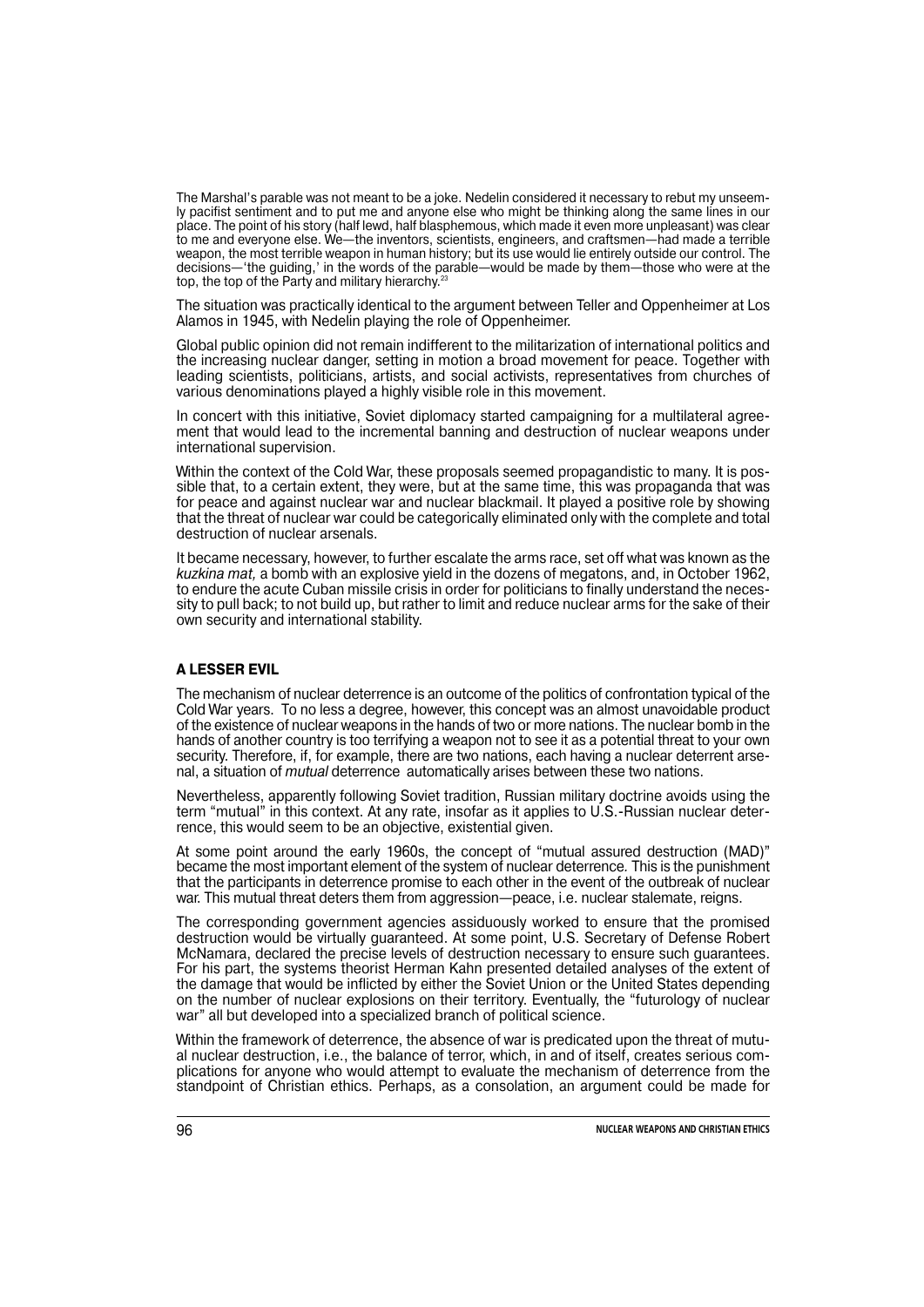choosing the lesser of two evils: nuclear war is bad, yet peace guaranteed by MAD, while not ideal, is vastly better than war. It was not without reason that, in 1646, the staunch adherent and interpreter of Christian morality and classical jurist Hugo Grotius noted: "…When it is impossi ble to avoid making a choice, then the lesser evil replaces good."<sup>24</sup>

## **IS DETERRENCE SUSTAINABLE?**

The question arises: how sustainable is nuclear deterrence? Is it possible to rely, with com plete assurance, on this mechanism to keep the peace?

The ideology of deterrence in its current form is supported by many theoretical arguments, from concrete military calculations to the strictly psychological. Deterrence is counted on to influence the behavior and perception of reality among certain people (government leaders and their mil itary subordinates), who, at the same time, are of sound mind and not subject to influence by various fanatical factions. In a world vulnerable to irrational motives, the logic of deterrence evaporates. Admittance to the club of nuclear deterrence has to be closed to extremists.

One central tenet is the concept of the credibility of deterrence. In order for the hand of a puta tive enemy to be stayed from trying to reach for the nuclear button, he has to be aware that the potential victim of his aggression possesses enough military power to inflict irreparable dam age in an unavoidable retaliatory strike. But that, in and of itself, is not sufficient. Deterrence is only truly credible if a potential aggressor knows that the intended victim of his attack has the determination to unleash his nuclear power in retaliation. The concepts of credibility and deter mination are linked within the framework of deterrence strategy.

Having the necessary will is not a trivial matter. It is possible to be confronted with a serious dilem ma such as reconciling oneself, on the one hand, to the loss of major targets on one's territory as a result of an enemy nuclear missile attack or, on the other, to give the "o.k." to a retaliatory nuclear salvo with the realization that this will result in total nuclear collision. These are precisely the options afforded by the "nuclear suitcase," which is always close at hand among the top officials of the nuclear superpowers. As noted in a report issued by the Scowcroft Commission (1983):

"Deterrence is not, and cannot be, a bluff. In order for deterrence to be effective we must not merely have weapons, we must be perceived to be able, and prepared, if necessary, to use them effectively against key elements of Soviet power."25

Different methods and channels are used in order to communicate to a probable opponent that the will (or readiness) to resort, under certain conditions, to the use of one's nuclear arsenal for the purpose of retaliation does indeed exist.

The most obvious and public of these is the announcement of various military and political doc trines. In the United States, examples of this are the doctrine of "massive retaliation" (1954) and the doctrine of "flexible response" that replaced it (1961), which is still in effect in one form or another to this day.

Incidentally, the demise in the concept of "massive retaliation," which implied a powerful nuclear strike against particular sites targeted by the United States, was largely connected, according to some critics of this posture, with the loss of the credibility of this threat in the eyes of the presumed enemy. It Implied that the United States was prepared to respond with the massive use of nuclear weapons to an even somewhat minor threat to its interests. When the United States had overwhelming military superiority, such intimidation could be counted on to be fruitful. However, as the U.S.-Soviet nuclear balance reached a state of equilibrium due to the successful military build-up in the Soviet Union, it became impossible to count on victory in a nuclear conflict. Critics in the United States began to say that "massive retaliation" repre sented either an empty declaration or an absence of policy, i.e., in the practical sense, a con cession of defeat. It is difficult to make the decision to confront one's enemy if the only possi ble response—massive retaliation—would mean total catastrophe.

The doctrine of "flexible response," which called for a graduated response to a perceived threat (in other words, depending on the extent of the danger confronting the United States),

ANALYSES

 $\mathcal{L}_{\mathcal{A}}$  $\prec$  $\rightarrow$  $\prec$ 

 $\ddot{\phantom{a}}$  $\circ$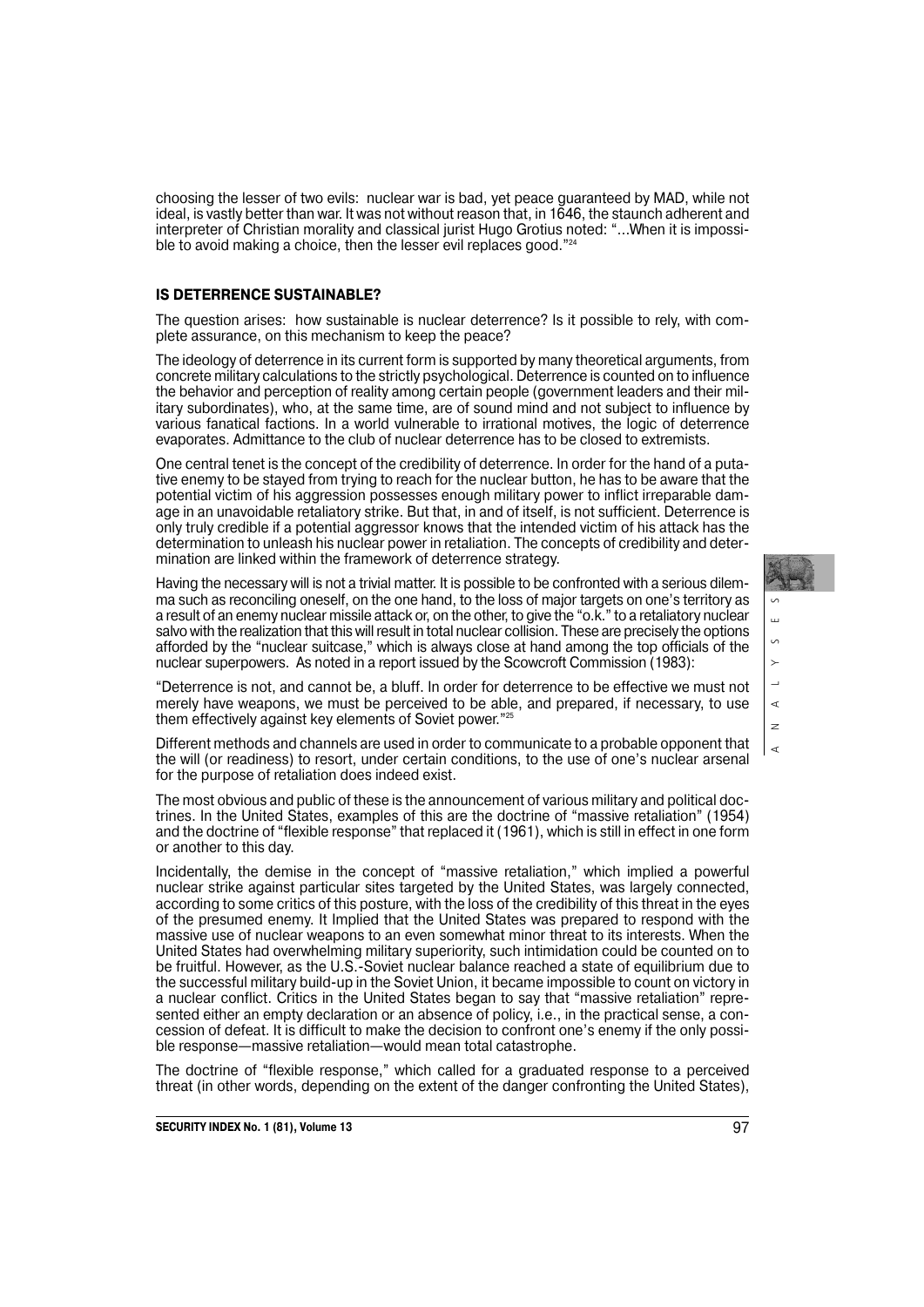was called upon to confirm Washington's willingness to resort to nuclear weapons if there was no other alternative. It was presumed that pushing the nuclear button as a retaliatory response, knowing that this would not be the end of the world, would then be much easier. "Massive retal iation" was not eliminated—it became a component of "flexible response" in the event of the most extreme circumstances.

It is noteworthy that one of the arguments against the doctrine of "massive retaliation" was the idea that nuclear weapons, due to their enormous and indiscriminate destructive power, destroyed the relationship established by Carl von Clausewitz between war and politics. This argument stressed that nuclear war could not be a means of achieving rational political objec tives, inasmuch as it would only lead to total destruction. The emergence of the doctrine of "flexible response," which features both options—"massive retaliation" and "limited nuclear war"—represented an attempt to reestablish and apply Clausewitz' dictum to nuclear weapons. If we are speaking about an exchange of only a limited number of nuclear strikes, then why not, in keeping with Clausewitz, consider such a war as a continuation of politics by other means? The truth, though, is that there is still the terrible danger of a "limited" nuclear war becoming an all-out nuclear war, and then the precept of the German theoretician would be destroyed along with civilization. In this case, however, another possibility could help maintaining the stability of deterrence after the commencement of combat operations. In other words, the nuclear duel, once begun, could be "theoretically" contained.

It should be noted that the concept of MAD, which is closely tied to the massive use of nuclear weapons, excludes the concept of victory in a nuclear conflict, which cannot be said about a con trolled, i.e. limited, nuclear war. Here the emphasis is placed on a variant where one opponent will back down and not want to ascend further up the ladder of escalation, and he will be the loser.

All things considered, the objective of ensuring the credibility of American deterrence is served by the appearance, from time to time, in the general and scientific press, of information about the compilation, deep inside the Pentagon, of lists of targets on Russian territory that would be subject to nuclear strikes in the event of war (the same practice existed in relation to the Soviet Union). A special agency—the Joint Strategic Target Planning Staff**—**is responsible for this, and its duties include developing plans for conducting nuclear war in accordance with the political directives issued by the secretary of defense and the Joint Chiefs of Staff. This prac tice is in complete accord with the philosophical premise of Herman Kahn in his groundbreak ing work On Thermonuclear War: "Usually the most convincing way to look willing is to be willing."26 One question remains, however: is there a fundamental difference between a procedure for selecting targets for the requirements of deterrence and using the same procedure to pre pare for actual military operations? This provides reason for certain Russian authors to accuse the Pentagon of a lack of sincerity.

Thus, if you want nuclear peace—prepare for war. And proclaim it loudly. Otherwise, nuclear deterrence loses its force and becomes feeble and ineffectual.

At times, deterrence requires noisy and threatening propaganda.

There was speculation about the possibility of using American nuclear weapons in Korea and Indochina. During the 1973 war in the Middle East, there were announcements in Washington that nuclear forces had been placed on combat alert. In the spring of 1999, events associated with the start of the NATO bombing of Yugoslavia awakened public nuclear activism in Russia. State-run television ran a broadcast segment in which the then-chairman of the State Duma, Gennady Seleznev, held a direct phone conversation with the commander of a missile base outside of Moscow, during which they discussed the status of targeting U.S. facilities with Russian missiles. This was unprecedented since, even during the darkest years of the Cold War, nothing like this would have been shown on television. A few days later, President Boris Yeltsin, then in China, unexpectedly confirmed Russia's robust nuclear capacity in the pres ence of television journalists.

Are not politicians taking on far too much responsibility by resorting to nuclear saber-rattling in order to convince their opponent in the international arena? It would seem that, by relying on this approach, one should not lose sight of the fact that the nuclear bomb is fundamentally dif ferent than the conventional one. The new weapon does not fit into the old political and diplo-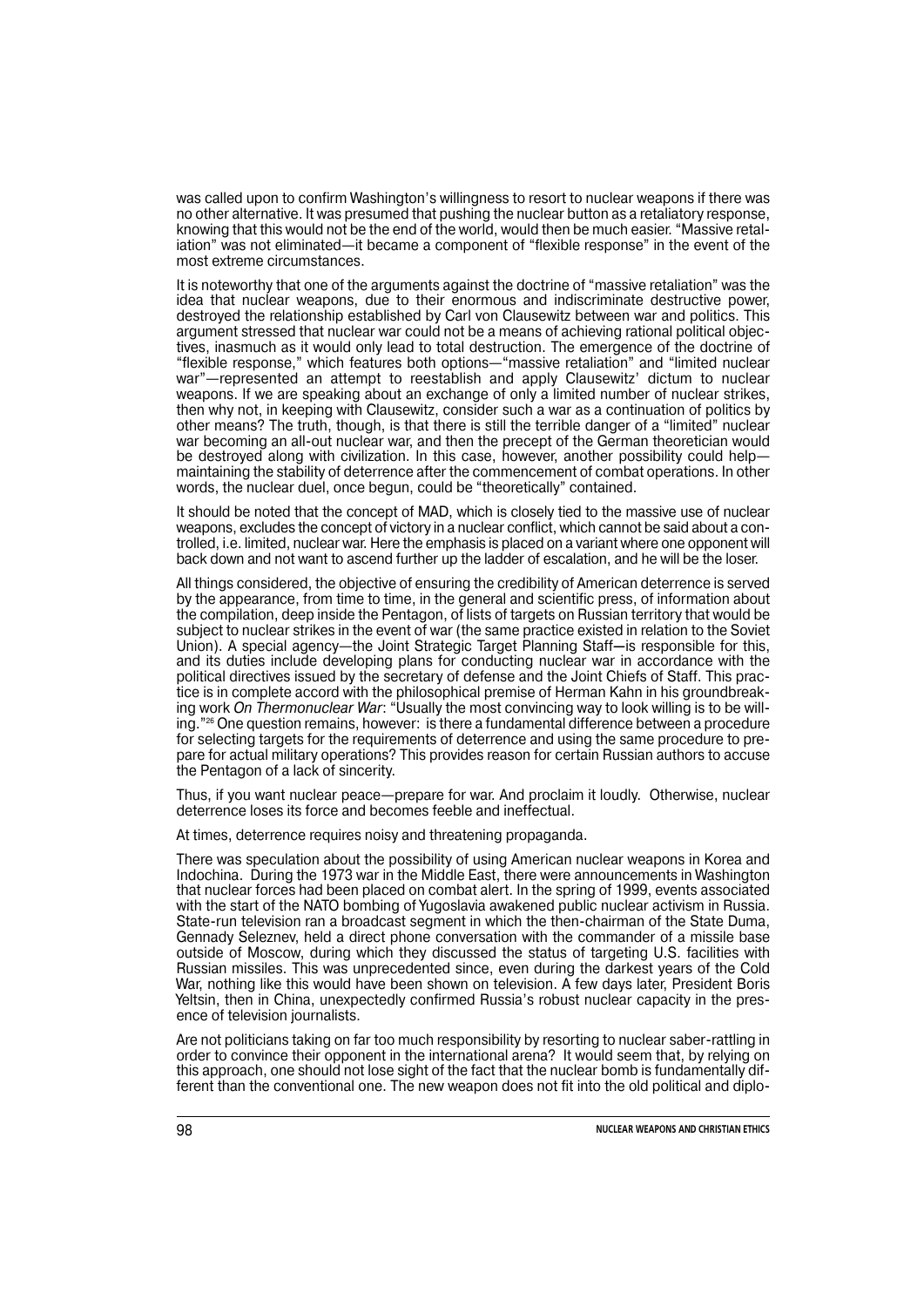matic packaging. The risks are enormous. One would think that the nuclear argument is appli cable only when real and basic national interests are at stake. Otherwise, everything might end in a catastrophic conflict over something trivial or in a bluff.

Nuclear deterrence generates a certain degree of stability, but, clearly, far from total stability. A number of indicators show that this stability is quite relative.

From the standpoint of its reliability, the system of deterrence has some weak points. One of them is its dependence on the functionality of its computer systems. A launch initiated by a sig nal from a national MEWS warning of an incoming enemy missile attack could, if it turns out to be a false alarm, be the first act of war. One is converted unwittingly from a defender into an aggressor. Furthermore, there will be virtually no one around to analyze the outcome of the conflict. And does is really make a big difference what the cause of the nuclear exchange was: a flock of wild geese that the electronic warning system mistook for an enemy missile salvo, or an actual nuclear attack, against which it would be impossible not to retaliate. The result is the same—nuclear desert, with its last flames flickering from beneath toxic ash and ruins.

In an article on the workings of nuclear deterrence written in the mid-1980s, the U.S. observ er Norman Cousins, attempting to make sense of these issues, noted that, during the period from 1981 to 1985, the screens of U.S. military computers displayed warnings of a possible missile attack against the United States more than 100 times. Fortunately, there was enough time to determine that these were false alarms. Cousins writes:

"Since there is no reason to believe that Soviet computer technology is superior, it becomes necessary to recognize that erroneous blips have turned up on Soviet computer screens. But America's very success in placing missile launching platforms close to Soviet borders has reduced the time available for Soviet experts to check for possible computer errors. For example, American Pershing-2 missiles are less than ten minutes away from major Soviet targets. Since that may not provide enough time to rule out the pos sibility of computer error, Soviet decision-makers may have to bet the life of their nation on guesswork. That puts not just Soviet and American citizens but all the world in jeopardy because of computer error or malfunction. The presence of Soviet submarines with missile launchers not far off America's coasts has a similar effect on American defense strategy."

In Cousins' opinion, it is far from clear how it would be possible to differentiate a real attack from an act of provocation undertaken by a third party, for example, from a submarine for the purpose of starting a nuclear war between the Soviet Union and the United States:

"A third party that thinks it is in a position to profit from a war between two other nations could conceivably launch its missile at one or the other, thus setting off a nuclear chain reaction. Theoretically, the U.S.-Soviet hot line is designed to guard against such a possibility. But there is an absurdity in the theory. The United States has spent hundreds of billions of dollars to defend against the possibility of a surprise attack; the under lying assumption is that a surprise attack is not just a realistic possibility but the most likely one in the event that an enemy should decide on war. One can readily imagine the 'Alice in Wonderland' quality of a telephone call made in expectation of learning the truth if, indeed, the receiving party actually launched the attack."

Cousins also warned about the dangers of sabotage:

"Elaborate precautions have been built into the system to protect against irresponsible individual pre-emp tion of decision-making. Each member of the four-man team attached to a silo has a quarter of the key required to activate the missile. Even if one man should go berserk and try to dispatch a missile, the other three would stand in the way. Unfortunately, the system is not foolproof. It does not protect against the possibility of a conspiracy among all four members, or of one or more members overwhelming the others."

Cousins reaches the conclusion that

"Most likely, however, a nuclear war would erupt without anyone having a clear idea of what went wrong. Human scientific genius has created the ultimate irrational situation in which the conditions of life could be shattered beyond recognition or repair, with the survivors, such as they are, left to quess how it all started."<sup>27</sup>

This is similar to a maxim that appeared in Hugo Grotius' epochal work:

"Of the two, who took up arms with righteousness is unknown."28

The extremely limited time available for a rational and fully justified decision in a crisis situation is shown by an analysis of the concept of nuclear deterrence undertaken by Alexei Arbatov on the pages of the Russian press:

ANALYSES

 $\sim$  $\prec$  $\overline{z}$ ∢

Ш  $\sim$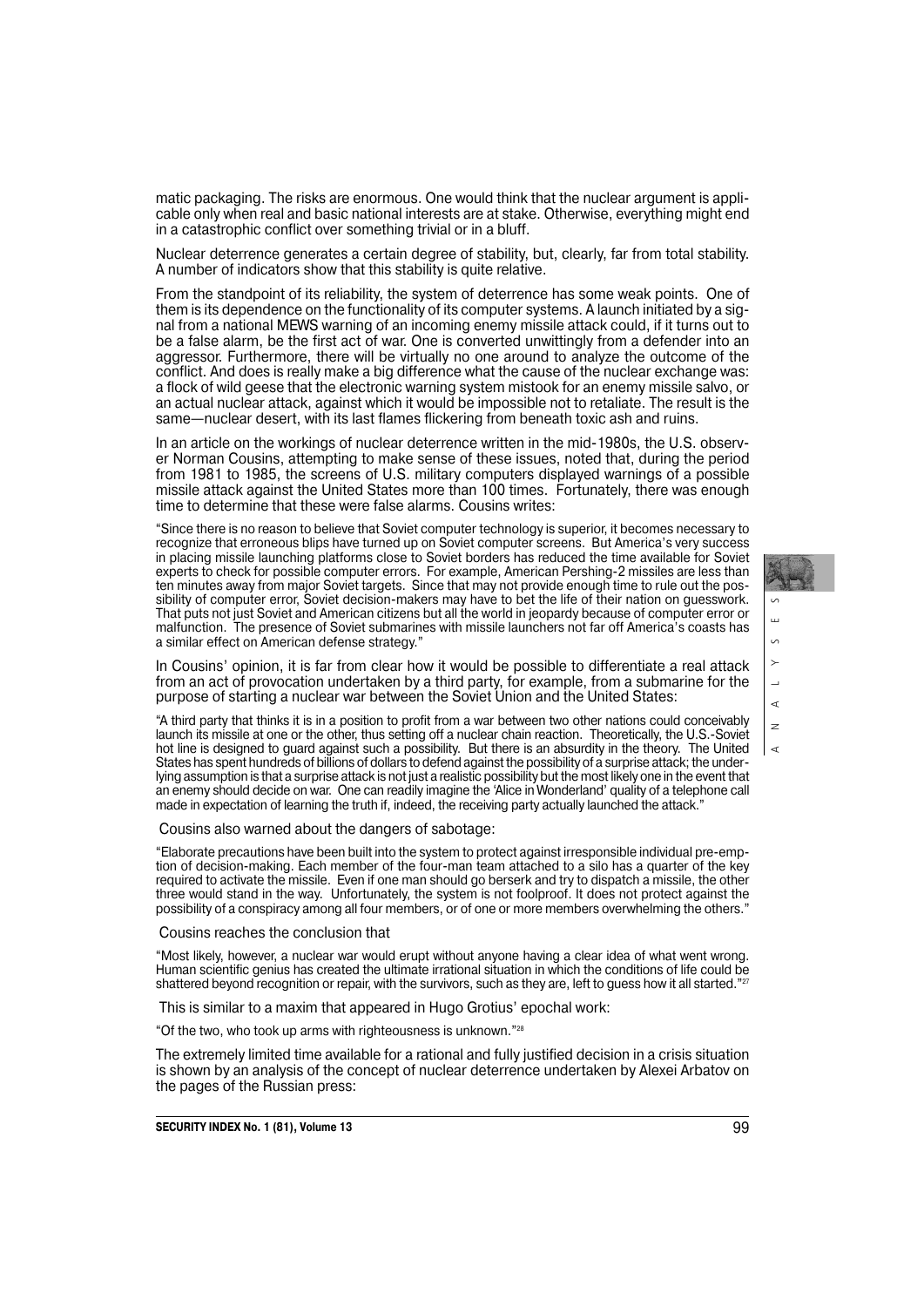"...The leadership will act based on the reports of subordinates and their assessment of the situation, the re-evaluation of which, or the abandonment of previously developed operational plans, would be possi ble only by taking the chance that a retaliatory attack would not take place at all. Essentially, the role of the leadership is reduced to a formality, to the reaction of a trained monkey that pulls a lever to get a banana when it sees a light go on.<sup>29</sup>

The risks inherent in deterrence rapidly increase when, instead of a bi-polar nuclear con frontation in the global arena, there emerges a nuclear multi-polarity despite the principles of non-proliferation. It would be ill-advised to rely on the technical imperfections of the bombs and missiles possessed by the newest members of the nuclear club. The growing arsenals of India and Pakistan are stark evidence of this.

This means that the peacemaking potential of nuclear weapons is hardly without reproach. Nuclear weapons in and of themselves are double-edged and fraught with global catastrophe. Hope should be placed on sober thinking, good will, and the psychological stability of politi cians and their closest aides, who have control over offensive nuclear arsenals. This is, of course, impossible to pull off without the appropriate technology, despite all its flaws.

## **ON NUCLEAR "DELUSION"**

The Cuban Missile Crisis and having to deal with its aftermath was a harsh lesson for politi cians, but the Cold War was not ended by this burst of nuclear danger. The arms race contin ued.

Nevertheless, a breach emerged in the edifice of the Cold War—the opposing sides, in their efforts to preserve national security and strengthen international stability, began to search for ways to reach agreements designed to reduce military rivalry. As a result of these initiatives, the Limited Test-Ban Treaty (in the atmosphere, outer space, and under water) was signed in 1963. A major breakthrough was the signing of the Nuclear Non-Proliferation Treaty (NPT) in 1968.

The U.S.-Soviet negotiations on strategic weapons—both offensive and defensive—that were begun in November of 1969 constituted a new page in the effort to place real limits on nuclear arsenals. Within the framework of these negotiations, the following agreements were prepared and signed during the Soviet-American summit in Moscow: the Anti-Ballistic Missile Treaty, which was of unlimited duration, and the Interim Agreement on Certain Measures with Respect to the Limitation of Strategic Offensive Arms. Then came another step forward. In 1979, at the summit in Vienna, Leonid Brezhnev and President Jimmy Carter signed the Treaty between the United States of America and the Union of Soviet Socialist Republics on the Limitation of Strategic Offensive Arms (SALT-II). This historic achievement was accompanied by a reduction in international tensions, which came to be called the policy of detente.

However, in the late 1970s and early 1980s, all of this seemed to start unraveling, beginning with the prolonged Soviet occupation of Afghanistan. In 1980, the Democratic administration of President Jimmy Carter approved Directive PD-59, which called for ensuring an adequate nuclear response along the entire spectrum of possible Soviet aggression. Various options for waging war against the Soviet Union using nuclear weapons were publicly discussed in the United States. A massive nuclear strike was not ruled out. In the spring of 1983, with the Republicans already in power, President Ronald Reagan announced a program for developing an extensive anti-ballistic missile defense system known as the Strategic Defense Initiative (SDI).

In late August-early September 1983, a war of words broke out over the downing by Soviet air defenses of a South Korean airliner that had strayed into Soviet airspace in the Far East. In November of that same year, the United States began to deploy its medium range missiles in Europe within a 10-minute flight time to Moscow. The Soviet Union announced countermea sures and the suspension of its participation in the Geneva talks with the United States on nuclear-related matters. An oppressive atmosphere of war hung over the world.

During this period of a renewed militaristic outlook in Washington, the voice of the old man of American political science—George Kennan—rang out loud and clear. He condemned the esca lation of nuclear hysteria. In the second edition of his book *The Nuclear Delusion: Soviet-*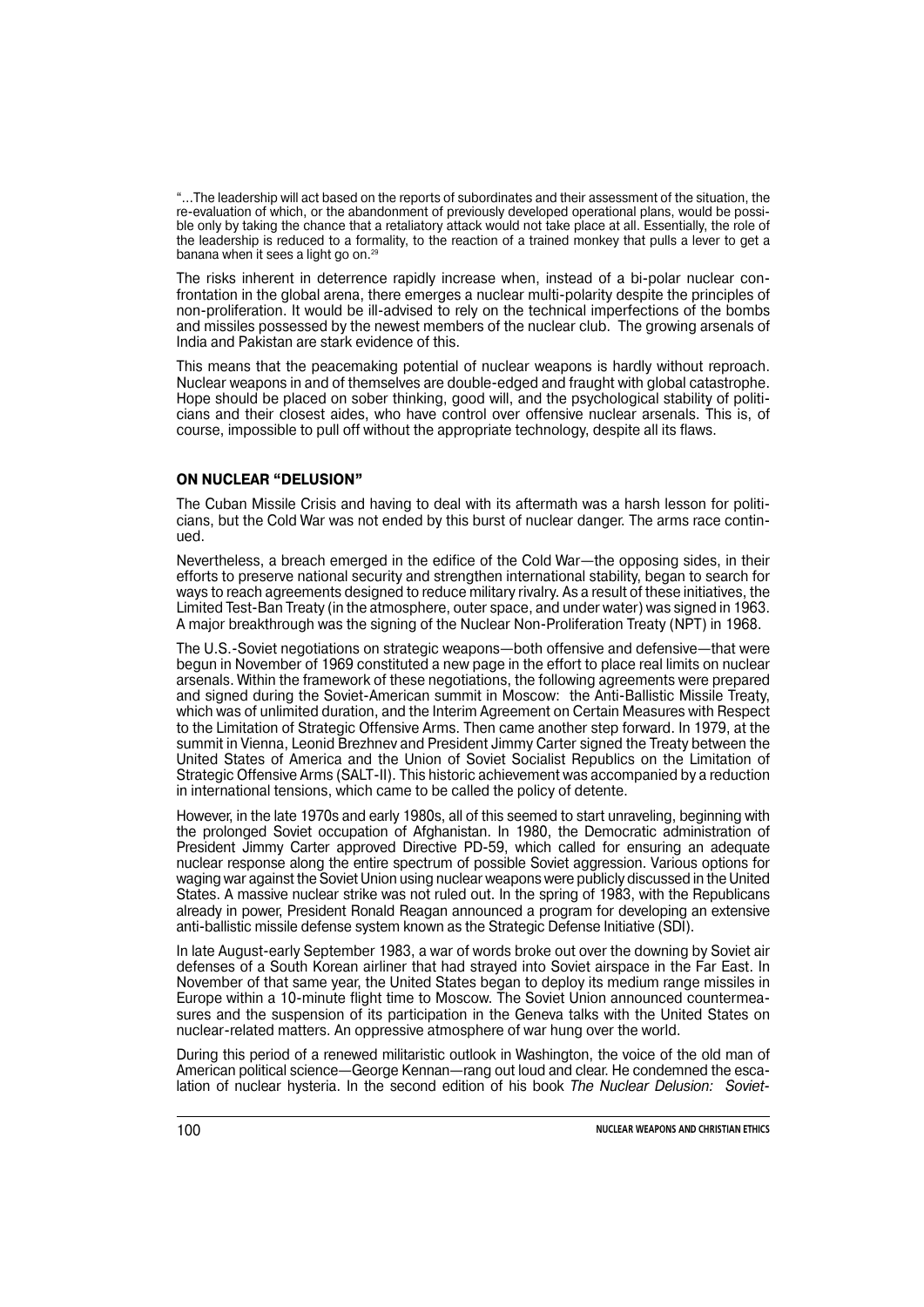American Relations in the Atomic Age, which came out in 1984 and which included his public appearances from 1950 on, Kennan says that, as early as 1946-1947, when he was a top official at the American National War College, he began to find himself "instinctively rejecting the sug gestion that the nuclear weapon should ever again play a serious part in American strategy." The use of the atomic bomb against Japan was viewed by Kennan as "a regrettable extremism."

In 1949, immediately after the first test explosion of an atom bomb in the Soviet Union, the issue of developing the hydrogen bomb was raised in the United States. In January 1950, at the end of his three-year service with the State Department's Policy Planning Staff, Kennan sent a memo to the attention of Secretary of State Dean Acheson. In this memo, which he considered the most important of his career, Kennan came out with a recommendation to renounce the first use of nuclear weapons, reach agreement with other nations to ban their use, and investi gate the possibility of establishing international control over them.

By all accounts, Acheson did not circulate this document. The subsequent decision by the U.S. administration to begin developing the hydrogen bomb compelled Kennan to quit government service, but not for good, as would become clear.

With his unique polemical temperament, Kennan drew attention to the negative aspects of American political life at the juncture of the Carter and Reagan administrations. Kennan espe cially objected to the deliberate search for an external enemy and the increased use of chau vinistic language. These tendencies, in the opinion of the American historian and thinker, were fraught with false judgments, which, in turn, could lead to dangerous behavior. Kennan writes:

"Observing then, in the years of the late 1970s and early 1980s, the seemingly inexorable advance of this hysteria of professed fear of and hostility to the Soviet Union, but finding so little objective reason for it, I could only suspect that its origins were primarily subjective; and this seemed to me to suggest something much more sinister than mere intellectual error: namely, a subconscious need on the part of a great many people for an external enemy—an enemy against whom frustrations could be vented, an enemy who could serve as a convenient target for the externalization of the evil, an enemy in whose allegedly inhu man wickedness one could see the reflection of one's own exceptional virtue. Perhaps all this was not unnatural in the light of the frustrations and failures American society had been suffering at that time: such things as Vietnam; the inexplicable student rebellion; the hostage crisis; inflation; growing and uncontrolled crime and pervasive corruption and cynicism of every sort in our own country; a feeling that the development of our society was out of control. But such states of mind, more often subconscious than consciously experienced, were powerful and insidious ones. They offered great temptations to the politician anxious to avoid involvement with the bitter internal issues of the day and eager to reap, instead, the easy acclamations usually produced in our society by a vigorous ringing of the chauvinist bell. And the moods that they produced—the sweeping militarization of the American view of East-West differences; the assumption of deadly and irreconcilable conflict; the acceptance of the likelihood, if not the inevitabil ity, of a Soviet-American war; the contemptuous neglect of the more favorable possibilities—these, and the official behavior that flowed from them in the halls of government, seemed to me to represent a situ ation of immense, immediate, and—what was most tragic—quite unnecessary danger."

In Kennan's judgment, the main threat, which was unprecedented in its scale, was hidden in the continuation of an uncontrolled nuclear arms race. Nothing good could come of the atmos phere of mutual accusation and suspicion that existed in relations between the Soviet Union and the United States. In these circumstances, Kennan admonished, "anything could hap pen."32 In May 1981, during a speech given upon receiving the Albert Einstein Peace Prize, Kennan emphasized:

"Adequate words are lacking to express the full seriousness of our present situation. It is not just we are for the moment on a collision course politically with the Soviet Union, and that the process of rational communication between the two governments seems to have broken down completely; it is also—and even more importantly—the fact that the ultimate sanction behind the conflicting policies of these two governments is a type and volume of weaponry which could not possibly be used without utter disaster for us all."33

"To my mind," said Kennan, "the nuclear bomb is the most useless weapon ever invented."34 It is necessary to drastically reduce the stockpiles of this weapon; according to Kennan's calcula tions, 20 percent of the existing nuclear arsenals would be sufficient for deterrent needs. As a first step, it would be possible to proceed with an immediate 50-percent reduction in all types of nuclear arms, including delivery systems, while monitoring through national technical means.

 $\ddot{a}$  $\sim$ 

 $\sim$  $\prec$  $\rightarrow$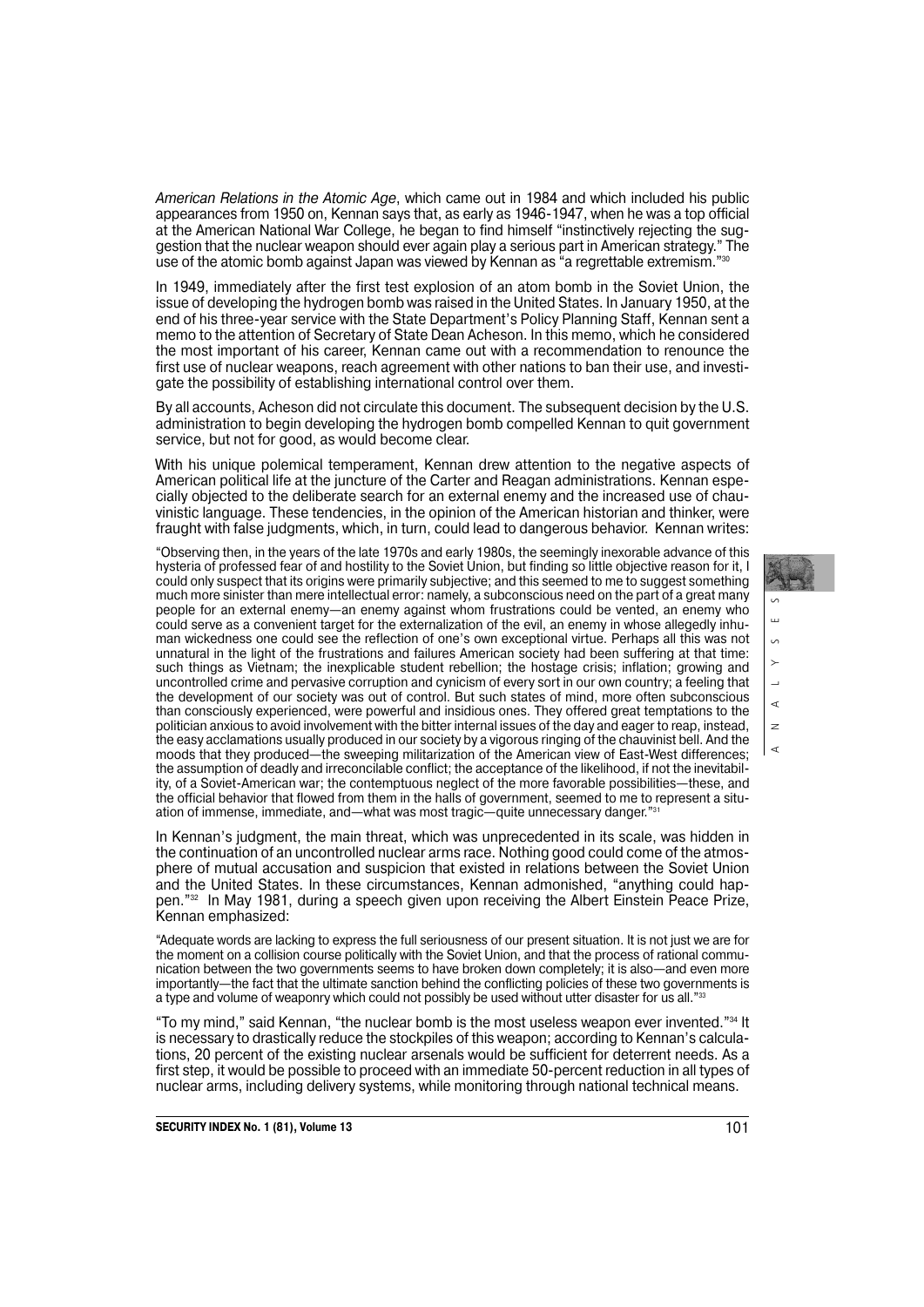In 1981, Kennan reaffirmed his appeal to government officials in Washington to renounce the first use of nuclear weapons out of a sense of simple foreboding—any deployment of nuclear weapons on the battlefield would be fraught with the danger of escalation.<sup>35</sup>

Kennan's opposition to nuclear weapons was imbued with a distinctive moral and ethical tone:

"For this entire preoccupation with nuclear war is a form of illness. It is morbid in the extreme. There is no hope in it—only horror. It can be understood only as some form of subconscious despair on the part of its devotees—some sort of death wish, a readiness to commit suicide for fear of death—a state of mind explicable only by some inability to face the normal hazards and vicissitudes of the human predicament a lack of faith, or better a lack of the very strength that it takes to have faith, as countless of our genera tions have had it before us.

I decline to believe that this is the condition of the majority of our people. Surely there is among us, at least among majority of us, a sufficient health of the spirit, a sufficient affirmation of life, with all its joys and excitements and all its hazards and uncertainties, to permit us to slough off this morbid preoccupation, to see it and discard it as the illness it is, to turn our attention to the real challenges and possibilities that loom beyond it, and in this way to restore to ourselves our confidence in ourselves and our hope for the future of the civilization to which we all belong."3

Such was Kennan's reaction to the widely publicized discussions in the United States—in Congress and on television—about the adoption during the last months of the Carter adminis tration of the doctrine of "countervailing strategy," which represented yet another moderniza tion of the doctrine of "flexible response." It should be said that sometimes the high-level par ticipants of those debates could not help but admit that the strategic logic was leading them into territory that was far removed from common sense. An example of this would be an excerpt from the hearings on the question of the "doctrine of countervailing strategy" held by the Senate Foreign Relations Committee on October 16, 1980:

"Secretary Brown. I am saying we keep all the options open and they [the Russians - author] should not think that we would give no response, because we have no credible response.

Senator Glenn. I get lost in what is credible and not credible. This whole thing gets so incredible when you consider wiping out whole nations, it is difficult to establish credibility.

Secretary Brown. That is why we sound a little crazy when we talk about it.

Senator Glenn. That is the best statement all the day."37

Evidently, wandering about in the maze of nuclear-political philosophy willy-nilly forces one, to quote Herman Kahn, "to think about the unthinkable." Moreover, the Christian conscience, Kennan emphasized, recoils at the thought that nuclear weapons would condemn massive numbers of peaceful citizens, in no way connected to the combatants, to death and suffering. Even worse, Kennan continued, nuclear strategists consider it completely acceptable to use innocent people as hostages to be sacrificed, if needed, as punishment for certain unaccept able actions of their governments.<sup>38</sup>

According to Kennan, the main sin of nuclear weapons is that their widespread use would inflict irreparable damage on mankind:

"Even trifling with the nuclear weapon, as we are now doing, we are placing at risk the entire civilization of which we are a part."<sup>39</sup> "Who are we then", inquires Kennan, "to place under the threat of destruction the entire environmental framework in which, according to God's will, human life should proceed? Is it not a direct violation of the Biblical injunction to honor one's parents and forebears to be ready to place at risk the achievements of the cultural past, which would inevitably perish in the flames of a nuclear war?"<sup>40</sup>

#### Kennan reaches the conclusion that:

"…the readiness to use nuclear weapons against other human beings—against people whom we do not know, whom we have never seen, and whose guilt or innocence it is not for us to establish—and, in doing so, to place in jeopardy the natural structure upon which all civilization rests, as though the safety and the perceived interests of our own generation were more important than everything that has ever taken place or could take place in civilization: this is nothing less than a presumption, a blasphemy, an indignity—an indignity of monstrous dimensions—offered to God!" [emphasis added by the author.] $4$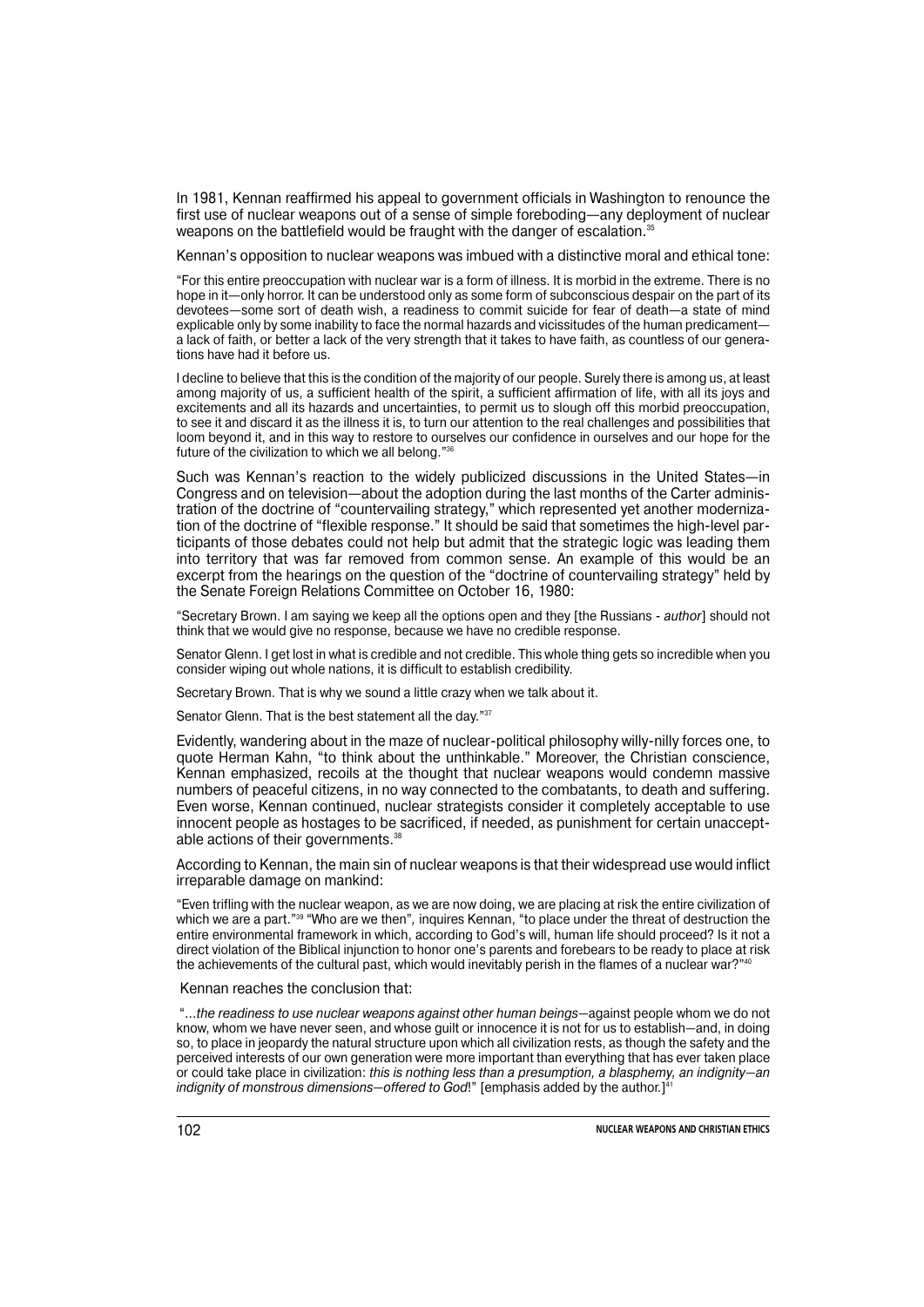## **NUCLEAR WEAPONS AND SAINT SERAPHIM**

The nuclear problem is our Cold War legacy. The sharp ideological and political confrontation of that era, it would seem, has receded into the past, but the nuclear topic is far from being a dead political issue.

In 2003, the nuclear weapons problem revealed itself in an unlikely way during the commemo ration of the 100<sup>th</sup> anniversary of the canonization of Saint Seraphim of Sarov by the Russian Orthodox Church. What at first glance would seem to be an exclusively internal Church event has been used to promote a contemporary Russian socio-political agenda.

Prokhor Isidorovich Moshnin—the Seraphim of Sarov—was born in 1754 and died in 1833. He was canonized in 1903. A half-century later, in 1953, the Soviet Union tested the world's first hydrogen bomb, which was developed in the closed city of Arzamas-16 (now once again known as Sarov). The nuclear center is sited where the monastery at which St. Seraphim lived his monastic life once stood. Though, at the time the bomb was tested, there was no celebra tion of the  $50<sup>th</sup>$  anniversary of the saint's canonization—neither in the church nor among the atomic scientists.

Today, the coincidence of these commemorative dates and the location they are associated with—the centenary of the canonization of the saint and the 50-year anniversary of the inven tion of the hydrogen bomb—has supplied a pretext for attempts to mystically combine religious fervor with the work done to develop weapons of mass destruction. One Russian newspaper, in its chronicling of the celebrations that were held in Sarov (Arzamas-16) in August 2003 on the occasion of the 100-year anniversary of the canonization of Seraphim of Sarov, wrote: "If Saint Seraphim had not permitted the creation of the nuclear bomb here, it never would have happened."<sup>42</sup> In other words, it would not have been possible without the blessing of Seraphim, even though he himself never said anything of the kind.

The history of the life of St. Seraphim is witness that he was far removed from military matters even the Napoleonic invasion of Russia that occurred during his lifetime was unable to inter rupt his many years of seclusion at the monastery. Seraphim was much more devoted to sav ing souls, and became renowned for his miraculous acts. According to the Orthodox encyclo pedia's accounts of the main events in Seraphim of Sarov's religious life:

"Saint Seraphim of Sarov teaches: 'Sow it in the good soil, sow it in the sand, sow it on the rock: some where a seed may germinate and grow in glory to God.' Even a humble sowing of good, with the mercy of the Lord, can grow and bear fruit for those dearest to us and for others and for our own souls."43

The monastic life of Seraphim of Sarov is a religious epic in devotion to helping the poor and the suffering.<sup>44</sup>

The radicalism of the Russian revolutionary era completely disrupted the veneration of the newly canonized St. Seraphim. The Bolsheviks, in thought and deed, adhered to the doctrine of militant atheism. Lenin's slogan proclaiming active struggle against priesthood did not bypass the Sarov compound, which was closed down in 1919. At the beginning of the 1920s, the relics of Seraphim were removed from the cathedral built by Emperor Nicholas II and dis appeared from Orthodox religious life for many long decades.

Then came a time when the new authorities persecuted believers and clergy. They tore cross es out of churches, threw down church bells, and burned ancient icons that had been prayed to for centuries. Many priests were swept up by the iron broom of repression.

In order to beat religious spirituality out of people and further humiliate the church, the state pursued a policy of converting churches into storage facilities, cattle barns, community cen ters, workshops, and even prisons. A munitions factory was located on the grounds of the Sarov monastery up until the Nuclear Center was founded.

The Sarov compound was attractive to the founders of the Nuclear Center primarily because it was easy to establish an isolated and tightly guarded zone there. Part of the laboratory was housed in the monastery's buildings.

ANALYSES

 $\sim$  $\prec$  $\geq$ ∢

 $\overline{111}$  $\circ$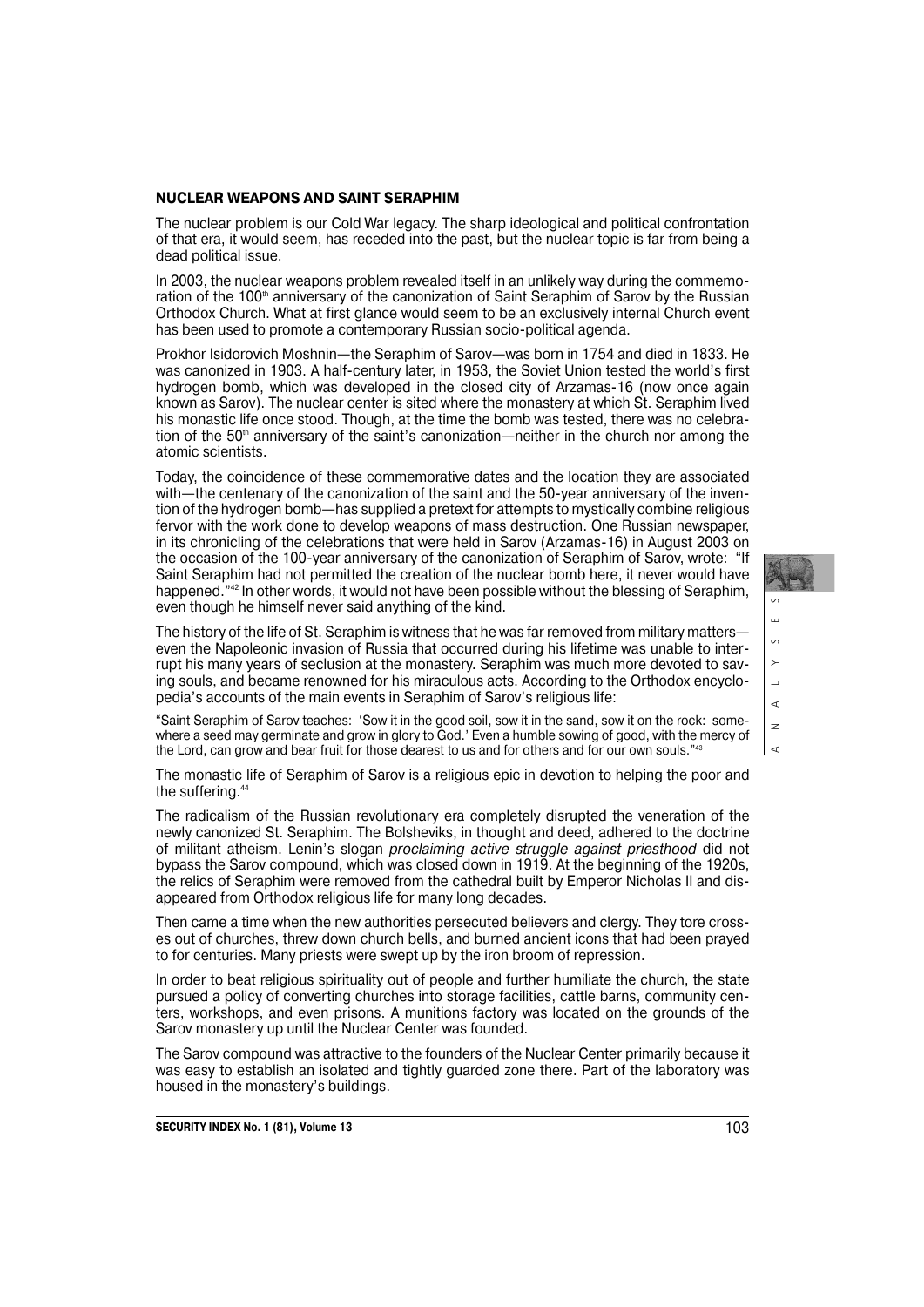One should not presume that the Nuclear Center could somehow have guaranteed that the old structures would be preserved and maintained. The destruction of monasteries and churches was an integral part of a deliberately aggressive policy on the part of bolshevism. Demolition of the Sarov monastery began as early as the 1930s, the same time when Christ the Savior Church was torn down in Moscow.

The first Soviet atom bomb, born at the Nuclear Center, was tested at the Semipalatinsk Test Site on August 21, 1949. There is no evidence to show that any of the scientists working on the proj ect were thinking at that time about Seraphim of Sarov or anything holy. The opposite is much more likely. In the early 1950s, the main cathedrals of the Sarov complex were destroyed. The convenient pretext was that the buildings were old and run-down. The demolition, however, took a long time—the walls turned out to be so strong that they had to be dynamited several times.

At the end of the 1950s, after Stalin's death and at a time when it was Khrushchev's turn to fight the Church, an order was received to demolish the still-existing bell tower, since it was giving away the facility's location. The Center's top officials managed to dissuade Moscow from doing this. Incidentally, until very recently, a television antenna that served the city took the place of the bell tower's cross. When during the summer of 2003, in conjunction with the 100 year anniversary of the canonization of St. Seraphim, the antenna was replaced with an Orthodox cross, the residents of the city had to go temporarily without television. This upset many people. As for the Church of Seraphim of Sarov, before it was recently renovated, it housed a theater of the arts; the altar had been destroyed.

Dare I say that the spirit of St. Seraphim, more than likely, would have had little to say about the development within the walls of the former Sarov compound of atomic and hydrogen bombs. Seraphim was a deeply peaceful holy man, and he never encroached upon the territory of the glorious patrons of Russian arms, Sergey Radonezhsky and Alexander Nevsky. As for the monastic life of St. Seraphim, it would seem that he would not have been able to either forbid or inspire the creation of the nuclear bomb. The political circumstances of the mid-20<sup>th</sup> century were hidden from him by a thick veil of time. Attempts to ascribe to St. Seraphim patronage of the atom bomb are tantamount to an attempt to change the past, which, to the best of our knowledge, even God cannot do.

The intellectual and spiritual bridges with which some apologists try to connect Seraphim of Sarov with the atomic and hydrogen bombs are unconvincing. They essentially rely on a quote not from St. Seraphim himself, but from an acathistus written 70 years after his death on the occasion of his canonization in 1903. "Rejoice, shield and protector of our Fatherland." Meanwhile, it is no secret that neither by the sword nor by the bomb did the humble Seraphim protect the Russian land, but rather by his faith and Christian preaching, which called people to moral purification.

Arbitrary allusions ranging from a tsar-bomba museum artifact to a reliquary with the newly obtained relics of Seraphim of Sarov look like artificial ideological inventions that add neither holiness to the sainted miracle-worker and healer nor technical perfection to the Soviet bomb. It would seem that one cannot insert Orthodox tradition into the nuclear bomb without violating Christian morality and without unwittingly becoming like fundamentalist extremists who called in their own time to the creation of, for instance, an "Islamic" atom bomb. It would seem that any attempt to attach to the atom bomb a label, be it of Islamic, Confucian, Anglican, Buddhist, Catholic, or Orthodox origin, could only add an additional dimension to the historic dispute among the various religious faiths. Is it worth sowing the seeds of dissension and rupturing the world along the lines of one civilization or another? It would be a step backward towards the era of religious wars.

Reconciling the very humble Seraphim with the nuclear bomb is an unnatural image. It would hard ly be possible for most people, whether believers or non-believers, to ask for physical or spiritual healing from a patron of the 50-megaton kuzkina mat, after the explosion of which the islands of Novaya Zemlya, it is rumored, shifted their geographical coordinates, and herds of deer, blinded by the unprecedented flash in the sky, wandered for some time afterward around the tundra.

What is worthy of admiration in the history of the epic Christian life of *starets* Seraphim is that the memory of the miracle worker could not be erased, despite all the ravages that have befall-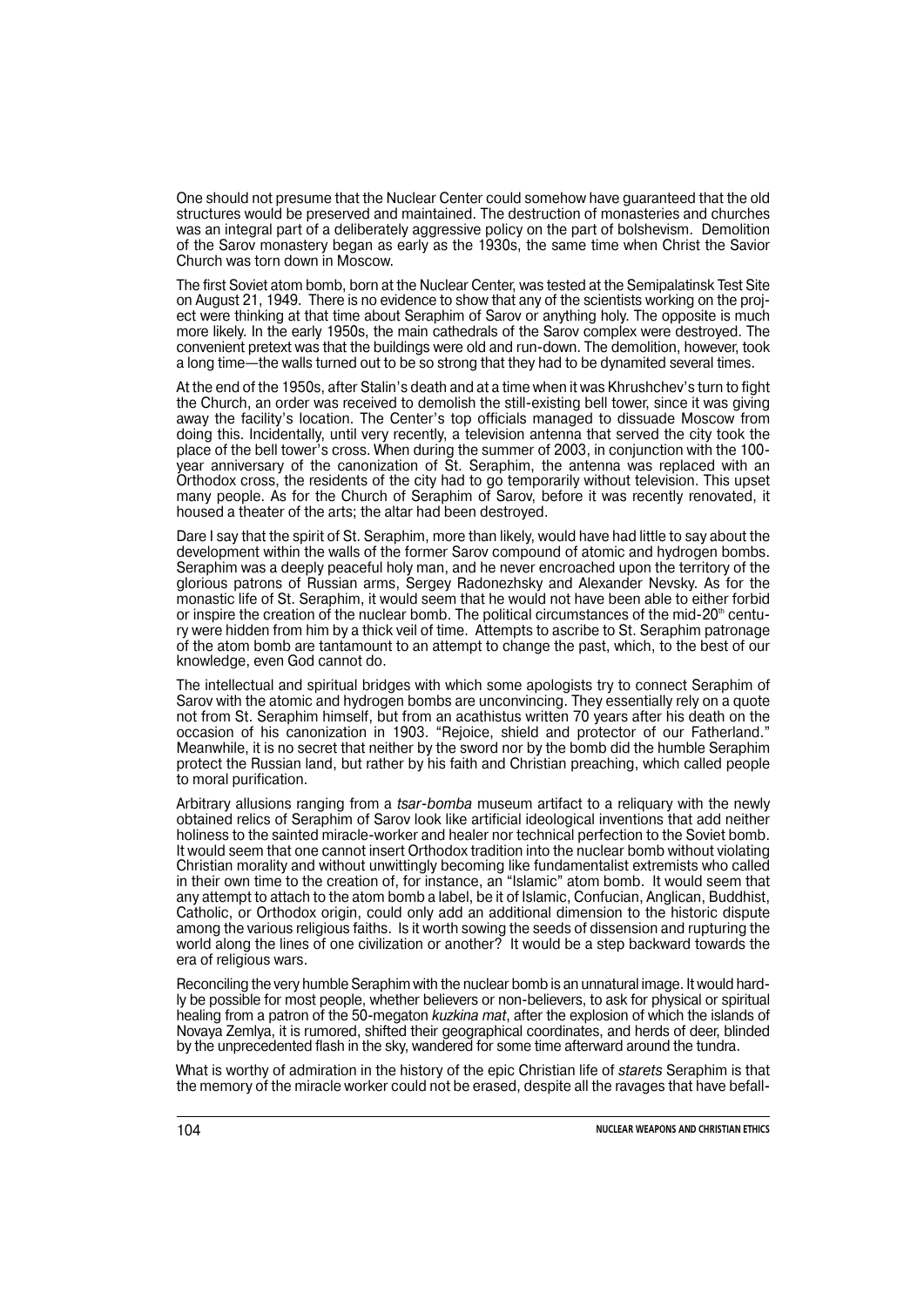en the Sarov monastery. The life of St. Seraphim cannot be linked to the atom bomb. Something is not right here.

After the closed zone was established around the KB-11 design bureau in 1946-47, the city of Sarov began to be referred to by the following code names: Moscow, Center 300, Kremlev, Privolzhskaya kontora, and Arzamas-16. Its historical name was restored in 1995. Earlier, in 1991, the newly acquired relics of Seraphim of Sarov were transferred to the convent in Diveyevo.

Although, for security reasons, Sarov still has a pass system in effect all around its perimeter, the restoration of sacred Orthodox objects and places associated with the name of St. Seraphim can be regarded, with complete justification, as redemption for the debasement suf fered by the Orthodox faith and church at the hands of bolshevism. It seems that a time will come, and ways and means will be found to completely restore the Sarov monastery as a place of pilgrimage for anyone who so desires, and not just certain individuals.

One should not, though, ignore history and undertake the "nuclear privatization" of St. Seraphim within the borders of the closed city, i.e. unite his preaching with the state matter of upgrading first the Soviet, and now the Russian nuclear arsenal. Render unto God what is God's and unto Caesar what is Caesar's.

The scientific feat of developing a Soviet nuclear bomb, thanks to which strategic parity with the United States was achieved, has in no way been forgotten. A model of the bomb is kept safely and reverently in the city's Museum of Nuclear Weapons. And that is exactly where it belongs, not in a church. The Soviet-Russian nuclear bomb does not need the blessing of the church. In a church, it seems, one is to pray not about the atom bomb, but about preserving and strengthening peace on earth.

No one should be deluded by the coincidence of location. That St. Seraphim and KB-11 car ried out their work on the territory of the Sarov monastery is a noteworthy historical fact occa sioned by fate and, to a certain degree, the deliberate anti-religious policies of the state. There is no other way to understand this situation. Indeed, if you rely on another, mystical point of view, it is possible to imagine, for instance, that there is a connection between the holiness of the Solovetsky monastery and the Gulag, which, in the 1930s, flourished on its grounds. One could also take the Andronikov monastery in Moscow. After the October 1917 revolution, one of the first Soviet concentration camps was set up there to hold alien elements. Is it possible for there to be a relationship between this and the brilliant Holy Trinity created by Andrei Rublev within the walls of the monastery? Probably, yes, but only as a sign that highlights the militant godlessness of the authorities that converted a sacred place into a temporary prison.

# **THE MORAL IMPERATIVE OF NUCLEAR WEAPONS**

The nuclear thinking of mankind is constantly evolving. The atom bomb is alternately being mercilessly cursed or praised for its stabilizing characteristics. Meanwhile, it's worth noting that both the stabilizing and destabilizing effects on international politics that are derived from the nuclear weapon have a common underpinning—the weapon's ability to cause a global catastrophe of unprecedented scale. Mutual nuclear deterrence is based on the fear of such a possibility.

As noted above, the concept of MAD, which compels a potential aggressor to sit quietly, rep resents a pragmatic choice of the "lesser evil." No matter what is said, one should consider it a fair statement that all-out nuclear war represents an absolute evil. On the contrary, a nuclear world filled with anxiety is an absolute good. In aphoristic and paradoxical form, this was expressed by Bertrand Russell, who gave us the notion of "Better red than dead."

Do the peacekeeping and intimidating functions of nuclear arsenals therefore imply that they should be absolved of immediate condemnation as an instrument of possible global catastro phe? Hardly, since despite the sincerity in its official names and titles, the nuclear weapon in all its incarnations was and still is what it is: a means of mass destruction. The principle of limiting and reducing nuclear weapons, which entered the flesh and blood of international politics in the 1960s and 1970s, along with the principle of the nonproliferation of nuclear weapons, embody ANALYSES

 $\mathbf{r}$  $\prec$  $\overline{z}$ ∢

 $\ddot{a}$  $\circ$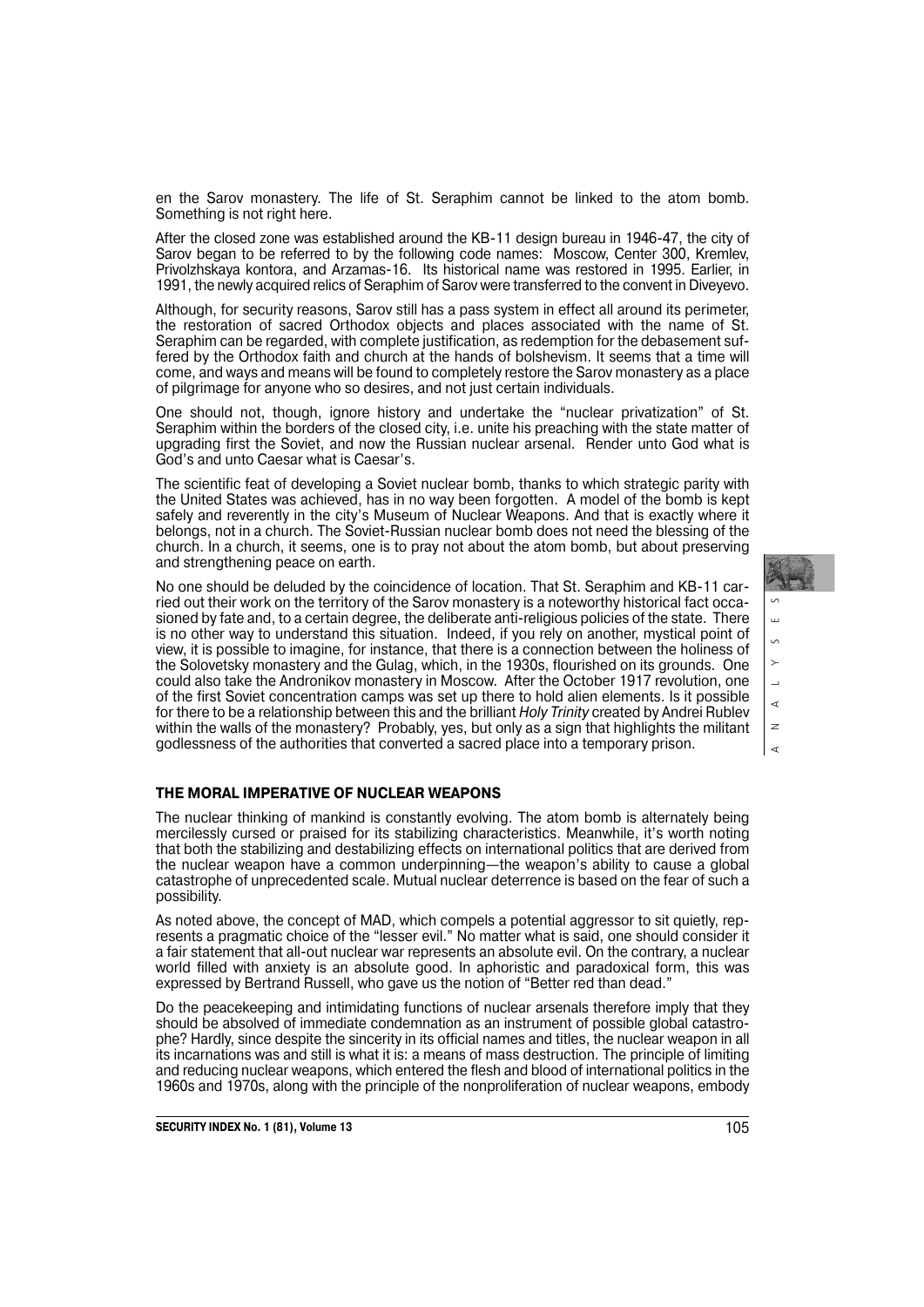a powerful moral and ethical imperative. To adhere to these principles from this point on means to work for the mitigation of international tensions, against military threats, and for peace and stability. On the contrary, abandoning these principles is a concession to global evil.

Steps to support nuclear deterrent forces have a positive moral and ethical meaning if they are taken within the framework of maintaining parity, i.e. in accordance with the principle of suffi ciency. There is no contradiction here. This is a given in today's nuclear world.

One should always keep the moral ambiguity of the nuclear weapon in mind. It is a reliable guide that can be counted on to prevent us from falling into nuclear euphoria in hopes of polit ical gain. This is important for both politicians and physicists to understand.

The same dilemma exists with physical sciences and the humanities. Which should be given preference? Neither of them should. Both are equally necessary. It would be impossible to do without the humanities, i.e. without morals.

The nuclear weapon is one of the harsh realities of our era. It is so harsh that contemporary Russian military doctrine rejected the unilateral renouncement by the Soviet Union of the first use of nuclear weapons. This change, one would suppose, was occasioned by the objective requirements of national security. The actual scale and nature of the threat might force one to resort to an extreme measure of restraining aggression, should it occur, by using nuclear arms on the battlefield.

Demagogic attempts to play the atomic card for "flag-waving" patriotic reasons as a "bargain ing chip" in discussions about the necessity of "restoring the greatness" of Russia are objec tionable. It's no secret that although the bipolarity of the Cold War era has collapsed, U.S.- Russian nuclear parity even now continues to fill its systemic role in ensuring the global bal ance of power. In the nuclear sense, the world is still primarily "bipolar" as opposed to multi polar and even more so to unipolar. Authoritative reports in the media about the practical steps being taken by Russian authorities to modernize and maintain the operational readiness of their ICBMs, SLBMs, long-range bombers, anti-missile systems, and air defenses show that our nuclear deterrent capability has been maintained at a sufficient level. Alarmism is harmful and out of place here. Nuclear capability must, on the one hand, provide a convincing nuclear deterrent while, on the other, not appearing confrontational, since this would damage stability.

The new dangers that have emerged in the international arena, which are primarily linked with the further spread of nuclear weapons and the more acute threat of terrorism, have marginal ized the idea of nuclear disarmament as untimely and utopian. It is very seductive to accord the nuclear weapon the role of arbiter—"The Great Inquisitor"—something that is sorely needed to prevent nations from engaging in mortal combat for their own selfish interests.

Meanwhile, it would be a mistake to exaggerate the importance of the peacekeeping function of nuclear weapons in relationships among states. This approach would be tantamount to acknowledging the fatal inevitability of continuing the nuclear arms race and having these weapons continue to spread across the earth's surface. The predominance of force as a fac tor in politics would never end.

The doctrine of "limited nuclear war" does not provide a way out of the nuclear dead end. Proposed during the Cold War era, it induced a false sense of security in comparison with a total nuclear cataclysm. Under the influence of this military policy, the illusion of nuclear weapons suitable for achieving rational political objectives also arose. It is most fortunate that the formulations of this doctrine remained only on paper. Recently published top-secret Warsaw Pact materials show that a "limited" nuclear showdown between NATO and the Warsaw Pact would have left most of Europe in ruins. And this is without factoring in the dangers of escalation inherent in any use of nuclear weapons in an actual war.

In the face of global challenges of unprecedented scale—global warming, environmental destruction, epidemics, mass starvation, energy crises, etc.—mankind, for the sake of self preservation, ultimately cannot avoid thinking about the necessity of making the transition to a qualitatively new type of cooperation in the global arena. Although there have been many con tradictions, this transition is already occurring through globalization, meaning an increase in interdependence among states and their interests. As for the so-called "anti-globalists," who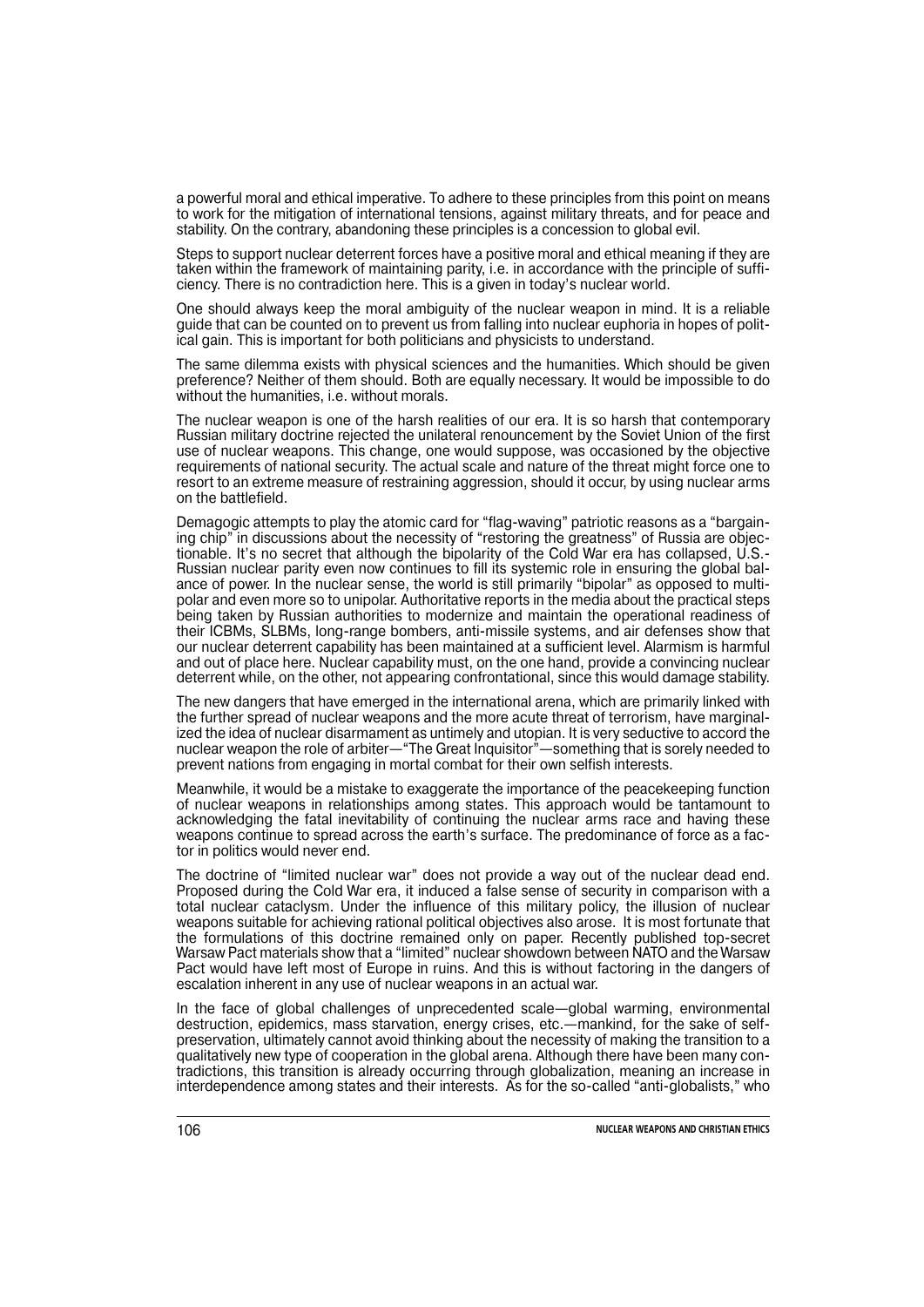in their idiotic rage smash storefronts and set fire to the vehicles of respectable citizens, it would seem that they sing with the alien voice of the masters of international terrorism. Confused young people make up for their unhappiness with their own social dislocation at the expense of people who have never done anything wrong to them. No doubt among these disheveled anti-globalists is a large percentage of paid provocateurs.

The stand-off along the demarcation of "socialism vs. capitalism," which polarized the world during the Cold War, no longer exists. The direct threat of a global military catastrophe has been averted. The prerequisites for harmonizing national interests, for a joint effort to combat what are probably the main plagues of the 21 $^{\rm st}$  century—international terrorism and the proliferation of nuclear weapons—have materialized.

Mankind's dependence on nuclear weapons to guarantee the absence of war will gradually fade into the past. Nuclear weapons will be replaced by rigorous international agreements overseen by the U.N. Security Council and stipulating strict control over the military activity of nations up to and including taking collective enforcement actions in the event of a violation of the prevailing peace.

The core of such an order would be a ban on nuclear weapons. This is not likely to happen overnight, as nations will approach nuclear disarmament in parallel with an advancing human ization of the entire system of international relations and the reinforcement of mutual trust. Within a context of confrontation, political squabbling, and active rivalry in military build-up, it would, of course, make no sense to pose a practical question about total and comprehensive disarmament. To freeze like a deer in the headlights before nuclear weapons is, however, also unacceptable and essentially immoral. The world deserves a better fate than to sit on the nuclear powder keg.

The contrariness of human nature is a serious argument in favor of nuclear disarmament. To avoid the devil's temptation, the nuclear weapon, in the final analysis, must be taken away from us.

Certainly, the intriguing issue of deadlines remains: when, exactly, will it be possible to begin the systematic destruction of the prolific nuclear genie that has long been out of the bottle?

The program proposed by Soviet president Mikhail Gorbachev in January 1986 stipulated that nuclear weapons would be destroyed by the end of the  $20<sup>th</sup>$  century. One recalls how, at the U.S.-Soviet negotiations on nuclear and space-based weapons in Geneva, we, the Soviet diplomats, in accordance with our instructions, justified this approach in discussions with our counterparts. Our mission was made easier by the fact that we, understandably, devoted most of our attention to immediately practical problems in the area of arms limitations, reinforcing the ABM treaty, solving the problem of intermediate-range missiles, and deep cuts in strategic offensive weapons. We would, however, inevitably touch upon the theme of achieving a nuclear-free world.

In mid-1986, during an unofficial discussion, the U.S. assistant secretary of defense, Richard Perle, with whom I was privileged to prepare the draft Nuclear Risk Reduction Center Agreement, became interested in my personal views regarding how long it would take for nuclear disarmament to occur in light of the fact that nations had yet to reconcile politically. My reaction to Perle's question, which was filled with skepticism, boiled down to saying that agree ments to reduce nuclear arsenals on the way to disarmament would go together with changes in the very nature of relations among states, all the while moving away from Cold War traditions.

Perle, of course, did not believe that nuclear disarmament would happen any time soon. In the best-case scenario, according to him, it would not happen before the middle of the 21<sup>st</sup> century.

At the time of our conversation, this seemed like something far over the horizon—a remote and vague future. Twenty years after our meeting, the timeline indicated by Perle has moved sub- stantially closer in time. It's interesting what he would have said if commenting on a problem he himself had brought up.

The difficulties of moving along the path of reducing the nuclear threat are obvious, but should not be turned into dead ends. The preservation of political tension, the return to old disputes and the search for new ones, and attempts to, one way or another, reanimate Cold War mores, will not yield any dividends.

 $\overline{11}$  $\sim$  $\rightarrow$  $\sim$  $\prec$  $\rightarrow$ ∢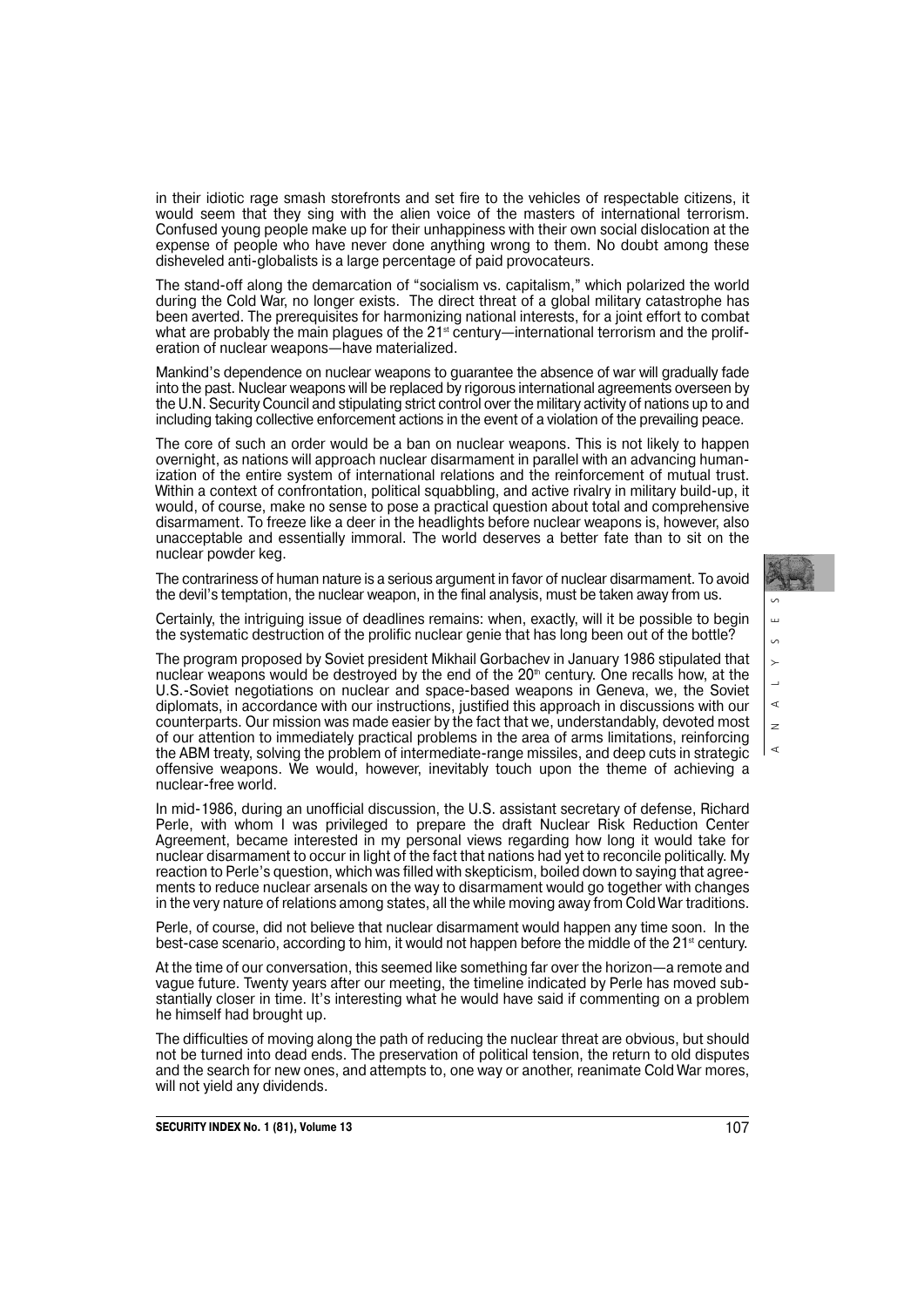The color photographs taken by U.S. rovers of Martian deserts, where, as near as anyone can tell, oceans once existed, give one cause to think. What turned Mars into a trackless void? What caused the reversal of the magnetic field that, at one time, protected the Martian atmosphere, which has all but disappeared? The analogies with Mars serve as a warning and provide an incentive to take action.

The general director of IAEA, Doctor Mohammed ElBaradei, at a speech given upon the occa sion of his receipt of the Nobel Peace Prize on December 10, 2005, emphasized:

"I have no doubt that, if we hope to escape self-destruction, then nuclear weapons should have no place in our collective conscience, and no role in our security. To that end, we must ensure—absolutely—that no more countries acquire these deadly weapons. We must see to it that nuclear-weapon states take con crete steps towards nuclear disarmament. And we must put in place a security system that does not rely on nuclear deterrence."45

Given that ElBaradei is Muslim, these words embody a de facto ecumenical call for nuclear dis armament.

Now that passions surrounding the U.S. withdrawal from the ABM treaty have died down, it would be possible to seriously take up the issue of the gradual renunciation of the concept of MAD by drafting broad U.S.-Russian agreements on mutual security, as opposed to mutual danger. These agreements could serve as reliable bulwarks against both nuclear terrorism and potential nuclear saboteurs.

At some point during U.S.-Soviet negotiations on limiting and reducing strategic arms, the principle of "parity and equal security" was formulated and successfully adopted. This was a time of acute political and ideological confrontation. In the new, post Cold-War era, the princi ple of "mutual security" would require the replacement of only one term.

Nuclear disarmament is on the agenda of the current Russian foreign policy doctrine. It seems that this component could be strengthened and made more concrete as a final objective, some type of beacon in the cause of eliminating the nuclear threat.

One should not succumb to over-optimistic dreams about a world completely free of conflict that will obviously never come to pass. To resolve, however, emerging disputes without resort ing to war or the threat of force, without brandishing, so to speak, a nuclear shin bone—it's dif ficult to find constructive alternatives to such a world order.

Here the main prerogatives belong to the U.N. Security Council. Under its aegis, it would be possible to establish an effective international mechanism for monitoring existing nuclear arsenals. Such a monitoring system would make it possible to eliminate the likelihood of unex pected nuclear aggression and/or to clearly identify the source of such danger. As a result, nuclear weapons, while yet on the verge of being completely banned, would be deprived of their gloomy aura as a terminator of mankind.

# **ON EXHIBIT**

An exhibit organized in the second half of the 1950s at Moscow's Gorky Park, presumably to commemorate the 10-year anniversary of the bombing of Hiroshima and Nagasaki, comes to mind. In oversized paintings rendered in traditional Japanese style, the husband and wife team of artists—the Marukis—depicted the grief and suffering that befell the residents of these cities, incinerated by the atomic firestorm of August 1945. Here were the harrowing scenes of Dante's inferno on earth in the 20<sup>th</sup> century. A hell created by people.

Leafing through the pages of the guest book, as is my habit, I came across the following entry: "Why show this to people? This will surely happen again." One visitor did not want other visi tors to be upset by the pictures of the inevitable fate of mankind.

As of now, however, it has been possible to avoid repeating the tragedy of the Japanese cities, despite the fact that many theoreticians were predicting an imminent atomic exchange. Thanks to the will of God. Thanks to adherence to the covenants of the doctrine of deterrence, which are nourished by the unquenchable instinct of self-preservation. And thanks to the tireless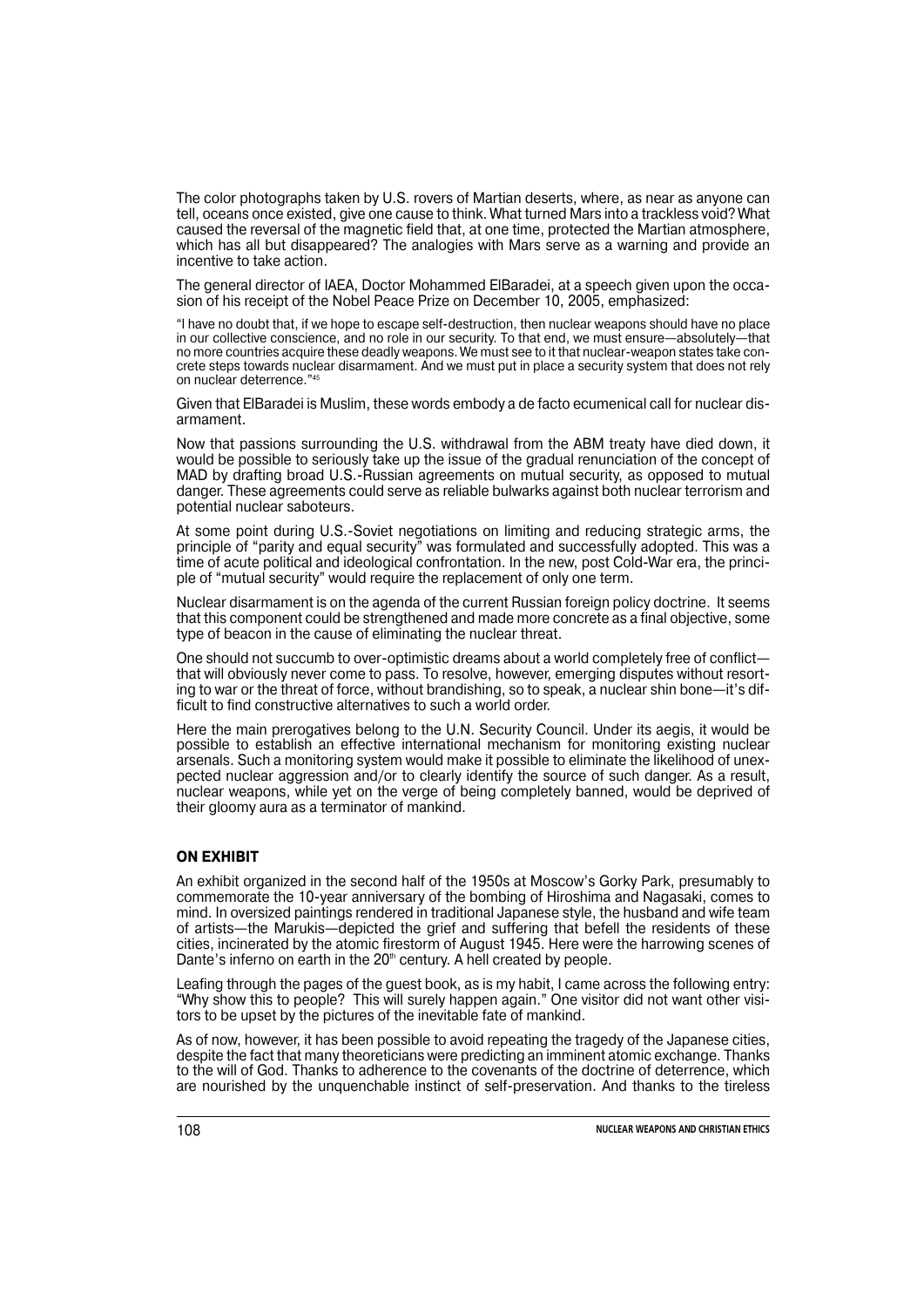work of diplomats enlisted in the cause of limiting nuclear arsenals, and also thanks to a capri cious destiny that has not yet abandoned people.

There is, however, insufficient basis for unconditional optimism. Faith in the future of world civ ilization has to be bolstered by unflagging joint efforts directed towards the prevention and, in the final analysis, elimination of the risk of nuclear catastrophe. People will become accus tomed to living in a world without the threat of mutual destruction. Only then it will be possible to manage without mutual nuclear deterrence or intimidation.

The moral ambivalence towards nuclear weapons is closely tied to their purpose—helping to preserve international stability. On the one hand, nuclear weapons hold the threat of catastro phe while, on the other, securing the balance of military power. In both cases, the goal is the same: to prevent the unleashing of aggressive fantasies. When, as a result of fundamental political changes in the international arena, nuclear weapons cease to be a factor in global par ity, the dualistic formulas that must now be used when assessing nuclear weapons from a moral and ethical standpoint will be forgottenon the one hand, while, on the other... The atom ic bomb will be used solely to destroy dangerous asteroids hurtling towards Earth. Instead of being the terminator of mankind, the atomic bomb will finally become its savior.  $\bullet$ 

## **Notes**

<sup>1</sup> Translation by Lucy Vogel, "A Symbolist's Inferno: Blok and Dante," The Russian Review 29 (January 1970), pp. 38-51.

<sup>2</sup> S. N. Bulgakov, *Sochineniya v dvukh tomakh [Collected Works in Two Volumes]* (Moscow: Nauka Publishers, 1993), Vol. 2, p. 391.

<sup>3</sup> Zavtra No. 507 (August 2003), p. 6.

<sup>4</sup> Niebuhr Reinhold, *The Irony of American History* (New York: Charles Scribner's Sons, 1952), pp. vii-viii.

<sup>5</sup> G. K. Zhukov, *Vospominaniya i razmyshleniya [Reminiscences and Reflections]* (Moscow: Novosti Publishers, 1995), p. 336.

<sup>6</sup> A. P. Sudoplatov, *Raznyye dni taynoy voyny i diplomatii. 1941 god [Some Days in the Secret War and Diplomacy. 1941]* (Moscow: OLMA-Press, 2001), p. 314.

<sup>7</sup> Milovan Djilas, Conversations with Stalin (Moscow: Tsentrpoligraf, 2002), p. 174.

<sup>8</sup> Izvestiya, February 28, 2004, p. 13.

<sup>9</sup> Felix Chuev, *Sto sorok besed s Molotovym: iz dnevnika F. Chuyeva [Molotov Remembers Conversations with Felix Chuev]* (Moscow: TERRA, 1991), p. 90.

<sup>10</sup> James Burnham, *The Struggle for the World* (New York: The John Day Company, Inc., 1947), pp. 244-245.

 $11$  Ihid., n. 182.

<sup>12</sup> George Kennan, Diplomatiya vtoroy mirovoy yoyny. Glazami amerikanskogo posla y SSSR Dzhordzha Kennana [translation of Memoirs: 1925-1950] (Moscow: Tsentrpoligraf, 2002), pp. 257-258.

<sup>13</sup> Ibid., pp. 256-257.

<sup>14</sup> Ibid., pp. 259-260.

<sup>15</sup> Reinhold, pp. 145-146.

<sup>16</sup> Ibid., p. 129.

<sup>17</sup> Ibid., p. 134.

<sup>18</sup> Ibid., p. 39.

<sup>19</sup> Edward Teller, Memoirs. A Twentieth-Century Journey in Science and Politics (Cambridge, Massachusetts: Perseus Publishing, October 2001), p. 215.

<sup>20</sup> Ibid., p. 287.

<sup>21</sup> Ibid., pp. 292-293.

**SECURITY INDEX No. 1 (81), Volume 13** 109

ANALYSES $\overline{11}$  $\sim$ 

 $\prec$  $\geq$  $\prec$